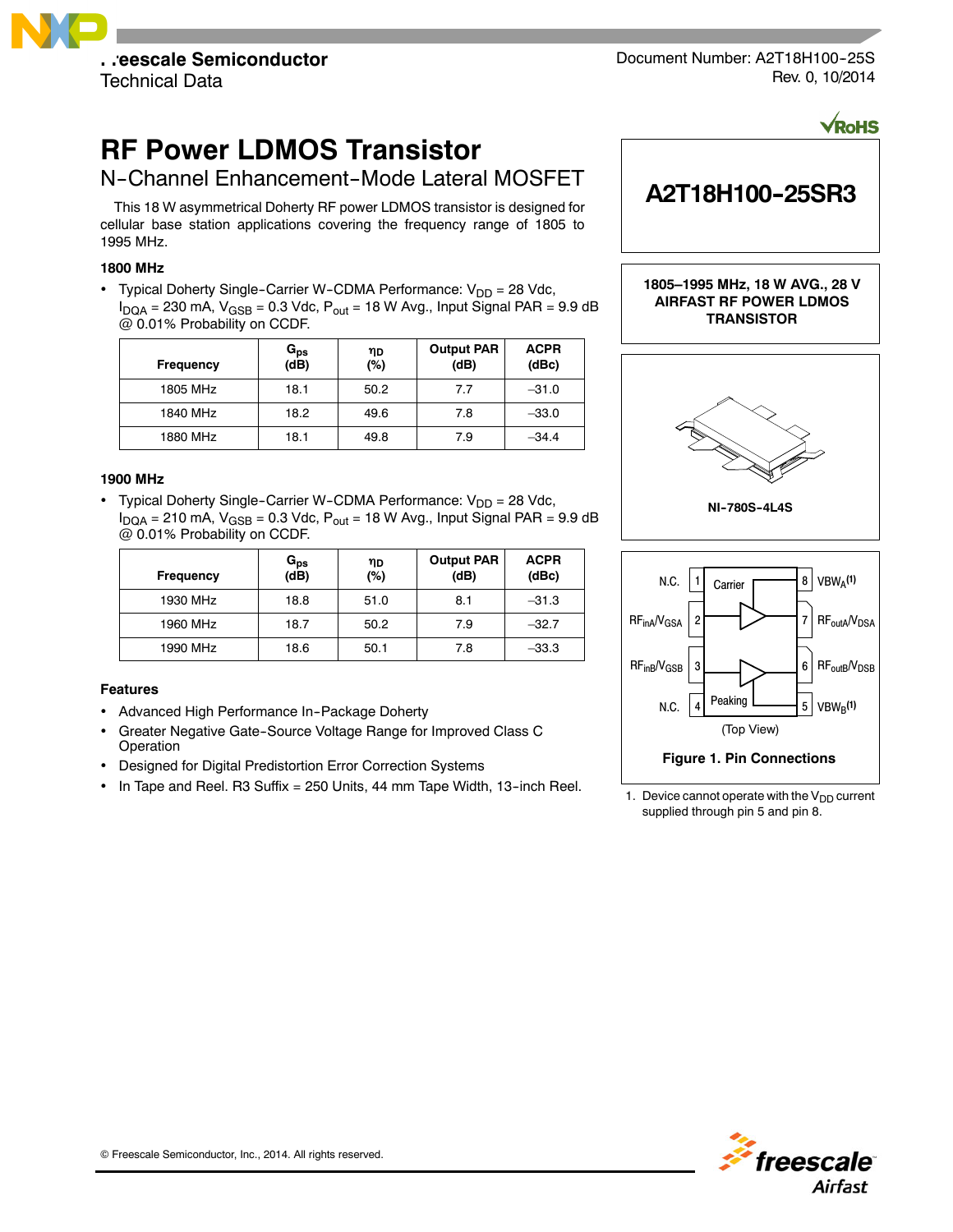

# **Table 1. Maximum Ratings**

| Rating                                                      | Symbol                 | Value           | Unit                      |
|-------------------------------------------------------------|------------------------|-----------------|---------------------------|
| Drain-Source Voltage                                        | <b>V<sub>DSS</sub></b> | $-0.5, +65$     | Vdc                       |
| Gate-Source Voltage                                         | V <sub>GS</sub>        | $-6.0, +10$     | Vdc                       |
| <b>Operating Voltage</b>                                    | V <sub>DD</sub>        | $32, +0$        | Vdc                       |
| Storage Temperature Range                                   | $T_{\text{stg}}$       | $-65$ to $+150$ | °C                        |
| Case Operating Temperature Range                            | $T_{\rm C}$            | $-40$ to $+150$ | °C                        |
| Operating Junction Temperature Range (1,2)                  | TJ                     | $-40$ to $+225$ | °C                        |
| CW Operation $@$ T <sub>C</sub> = 25°C<br>Derate above 25°C | <b>CW</b>              | 135<br>1.8      | W<br>$W$ <sup>o</sup> $C$ |

### **Table 2. Thermal Characteristics**

| <b>Characteristic</b>                                                                                                                                       | <b>Symbol</b>          | Value $(2,3)$ | Unit |
|-------------------------------------------------------------------------------------------------------------------------------------------------------------|------------------------|---------------|------|
| Thermal Resistance, Junction to Case<br>Case Temperature 78°C, 18 W Avg. W-CDMA, 28 Vdc, $I_{\text{DOA}} = 230$ mA, $V_{\text{GSB}} = 0.3$ Vdc,<br>1840 MHz | $R_{\theta \text{JC}}$ | 0.74          | ℃/W  |

#### **Table 3. ESD Protection Characteristics**

| <b>Test Methodology</b>               | <b>Class</b> |
|---------------------------------------|--------------|
| Human Body Model (per JESD22-A114)    |              |
| Machine Model (per EIA/JESD22-A115)   |              |
| Charge Device Model (per JESD22-C101) | IV           |

# **Table 4. Electrical Characteristics** (T<sub>A</sub> = 25°C unless otherwise noted)

| <b>Characteristic</b>                                                                           | Symbol                  | Min | Typ  | Max | Unit |
|-------------------------------------------------------------------------------------------------|-------------------------|-----|------|-----|------|
| Off Characteristics <sup>(4)</sup>                                                              |                         |     |      |     |      |
| Zero Gate Voltage Drain Leakage Current<br>$(V_{DS} = 65$ Vdc, $V_{GS} = 0$ Vdc)                | <b>I</b> DSS            |     |      | 10  | μAdc |
| Zero Gate Voltage Drain Leakage Current<br>$(V_{DS} = 32$ Vdc, $V_{GS} = 0$ Vdc)                | <b>I</b> <sub>DSS</sub> |     |      | 1   | uAdc |
| Gate-Source Leakage Current<br>$(V_{GS} = 5$ Vdc, $V_{DS} = 0$ Vdc)                             | lgss                    |     |      |     | uAdc |
| On Characteristics - Side A (4) (Carrier)                                                       |                         |     |      |     |      |
| Gate Threshold Voltage<br>$(V_{DS} = 10$ Vdc, $I_D = 40$ $\mu$ Adc)                             | $V_{\rm GS(th)}$        | 0.8 | 1.2  | 1.6 | Vdc  |
| Gate Quiescent Voltage<br>$(V_{DD} = 28$ Vdc, $I_{DA} = 230$ mAdc, Measured in Functional Test) | $V_{\rm GS(Q)}$         | 1.5 | 1.8  | 2.3 | Vdc  |
| Drain-Source On-Voltage<br>$(V_{GS} = 10$ Vdc, $I_D = 0.4$ Adc)                                 | $V_{DS(on)}$            | 0.1 | 0.15 | 0.3 | Vdc  |
| On Characteristics - Side B (4) (Peaking)                                                       |                         |     |      |     |      |
| Gate Threshold Voltage<br>$(V_{DS} = 10$ Vdc, $I_{D} = 60$ $\mu$ Adc)                           | $V_{\rm GS(th)}$        | 0.8 | 1.2  | 1.6 | Vdc  |

1. Continuous use at maximum temperature will affect MTTF.

2. MTTF calculator available at http://www.freescale.com/rf. Select Software & Tools/Development Tools/Calculators to access MTTF calculators by product.

3. Refer to AN1955, *Thermal Measurement Methodology of RF Power Amplifiers.* Go to http://www.freescale.com/rf. Select Documentation/Application Notes - AN1955.

4. Each side of device measured separately.

(continued)

### **A2T18H100--25SR3**

Drain-Source On-Voltage  $(V_{GS} = 10$  Vdc,  $I_D = 0.6$  Adc) V<sub>DS(on)</sub> 0.1 0.15 0.3 Vdc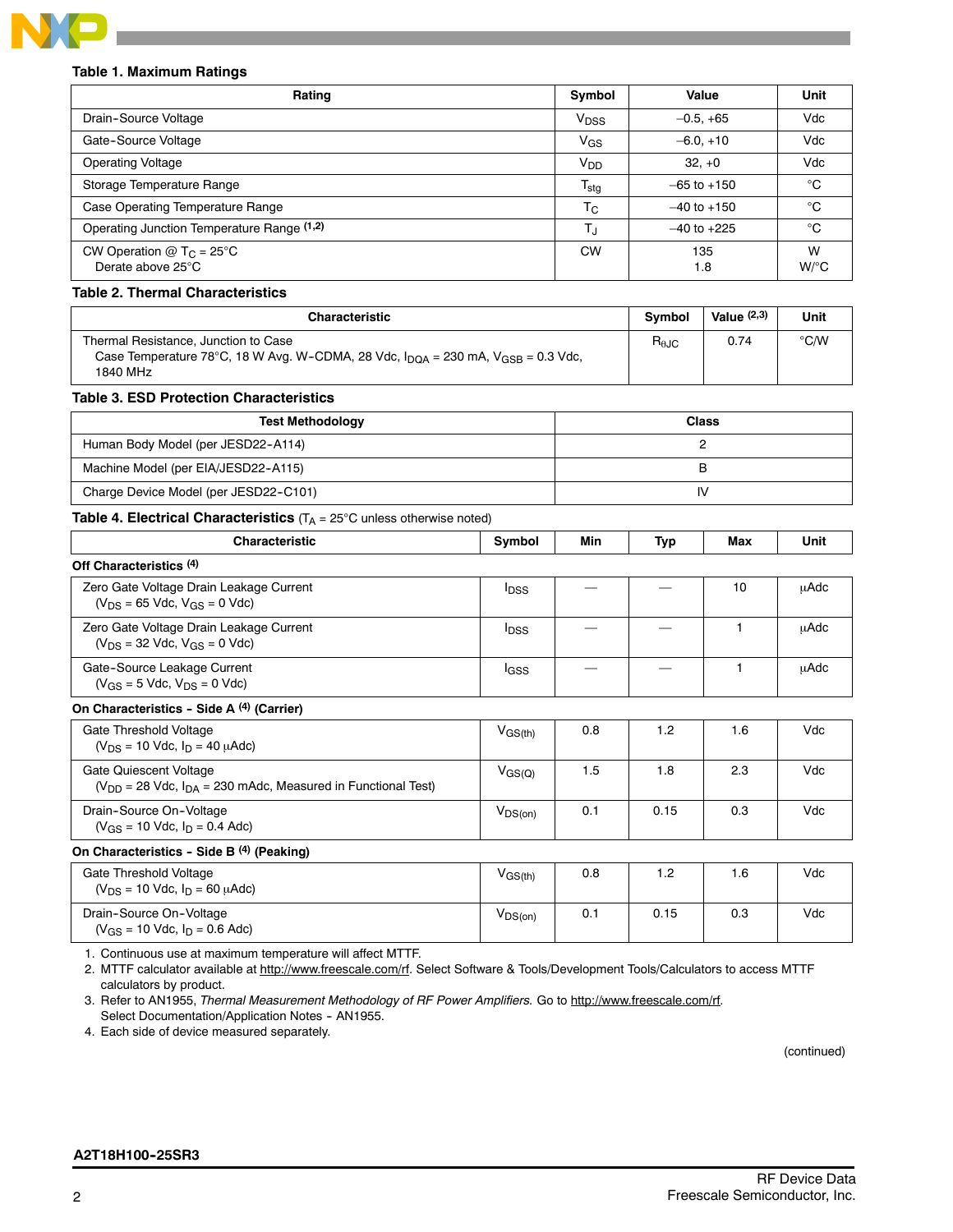

### **Table 4. Electrical Characteristics**  $(T_A = 25^{\circ}C$  unless otherwise noted) (continued)

| and a second second second and second the second second and second the second second and second a second second and second a second and second and second and second and second and second and second and second and second an<br>ïstic | َvmbrد. | Min   | -<br>.vr | <b>Max</b> | Unit |
|-----------------------------------------------------------------------------------------------------------------------------------------------------------------------------------------------------------------------------------------|---------|-------|----------|------------|------|
| $\sim$ $\sim$<br>- -<br>$\sim$ $ \sim$<br>$\sim$<br>$-$<br>$ -$<br>.                                                                                                                                                                    | -----   | - - - | .        | .          | .    |

**Functional Tests** (1,2) (In Freescale Doherty Test Fixture, 50 ohm system) V<sub>DD</sub> = 28 Vdc, I<sub>DQA</sub> = 230 mA, V<sub>GSB</sub> = 0.3 Vdc, P<sub>out</sub> = 18 W Avg., f = 1805 MHz, Single--Carrier W--CDMA, IQ Magnitude Clipping, Input Signal PAR = 9.9 dB @ 0.01% Probability on CCDF. ACPR measured in 3.84 MHz Channel Bandwidth  $@$  ±5 MHz Offset.

| Power Gain                                                                                                                                   | $G_{DS}$              | 17.6                           | 18.1    | 20.6    | dB  |  |  |
|----------------------------------------------------------------------------------------------------------------------------------------------|-----------------------|--------------------------------|---------|---------|-----|--|--|
| Drain Efficiency                                                                                                                             | ηD                    | 48.3                           | 50.2    |         | %   |  |  |
| Output Peak-to-Average Ratio @ 0.01% Probability on CCDF                                                                                     | <b>PAR</b>            | 7.3                            | 7.7     |         | dB  |  |  |
| Adjacent Channel Power Ratio                                                                                                                 | <b>ACPR</b>           | $\qquad \qquad \longleftarrow$ | $-31.0$ | $-28.6$ | dBc |  |  |
| <b>Load Mismatch</b> <sup>(2)</sup> (In Freescale Doherty Test Fixture, 50 ohm system) $I_{DQA}$ = 230 mA, $V_{GSB}$ = 0.3 Vdc, f = 1840 MHz |                       |                                |         |         |     |  |  |
| VSWR 10:1 at 32 Vdc, 100 W Pulse Output Power                                                                                                | No Device Degradation |                                |         |         |     |  |  |

(3 dB Input Overdrive from 72 W Pulse Rated Power)

**Typical Performance** <sup>(2)</sup> (In Freescale Doherty Test Fixture, 50 ohm system) V<sub>DD</sub> = 28 Vdc, I<sub>DQA</sub> = 230 mA, V<sub>GSB</sub> = 0.3 Vdc, 1805–1880 MHz Bandwidth

| $P_{\text{out}} @ 1$ dB Compression Point, CW                                                                | P <sub>1dB</sub> | 72      | W                     |
|--------------------------------------------------------------------------------------------------------------|------------------|---------|-----------------------|
| $P_{out}$ @ 3 dB Compression Point (3)                                                                       | P3dB             | 112     | W                     |
| AM/PM<br>(Maximum value measured at the P3dB compression point across)<br>the 1805-1880 MHz frequency range) | Φ                | $-13.5$ | $\Omega$              |
| <b>VBW Resonance Point</b><br>(IMD Third Order Intermodulation Inflection Point)                             | $VBW_{res}$      | 110     | <b>MHz</b>            |
| Gain Flatness in 75 MHz Bandwidth $@P_{out} = 18$ W Avg.                                                     | $G_F$            | 0.1     | dB                    |
| Gain Variation over Temperature<br>$(-30^{\circ}$ C to $+85^{\circ}$ C)                                      | ΛG               | 0.01    | $dB$ <sup>o</sup> $C$ |
| Output Power Variation over Temperature<br>$(-30^{\circ} \text{C}$ to $+85^{\circ} \text{C})$ (4)            | AP1dB            | 0.004   | dB/°C                 |

1. Part internally matched both on input and output.

2. Measurements made with device in an asymmetrical Doherty configuration.

3. P3dB =  $P_{\text{avg}}$  + 7.0 dB where  $P_{\text{avg}}$  is the average output power measured using an unclipped W-CDMA single-carrier input signal where output PAR is compressed to 7.0 dB @ 0.01% probability on CCDF.

4. Exceeds recommended operating conditions. See CW operation data in Maximum Ratings table.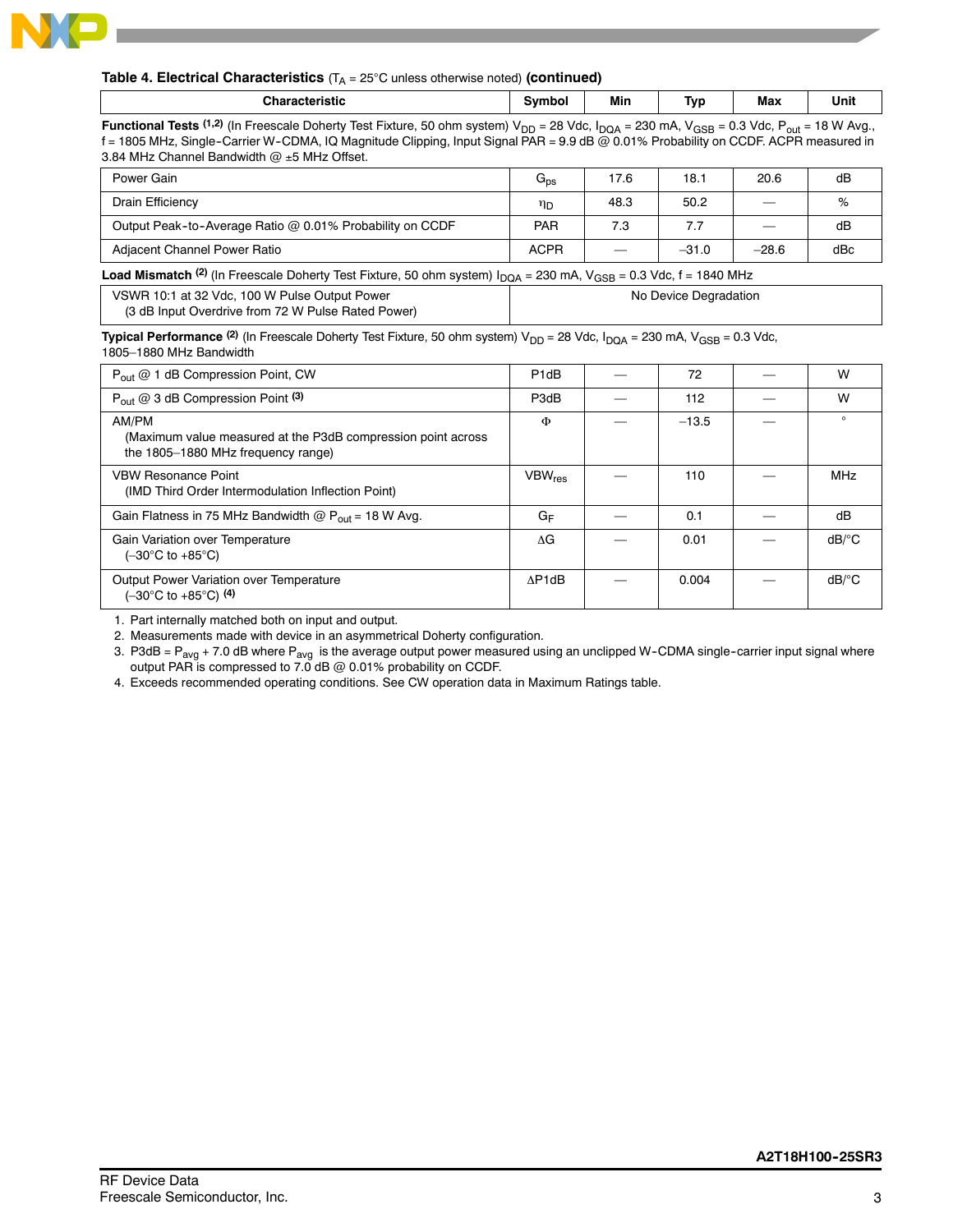

Figure 2. A2T18H100-25SR3 Test Circuit Component Layout

|  |  | Table 5. A2T18H100-25SR3 Test Circuit Component Designations and Values |  |
|--|--|-------------------------------------------------------------------------|--|
|  |  |                                                                         |  |

| Part                                                                                                                    | <b>Description</b>                                | <b>Part Number</b>  | <b>Manufacturer</b>       |
|-------------------------------------------------------------------------------------------------------------------------|---------------------------------------------------|---------------------|---------------------------|
| C1, C9, C11, C13, C21, C23                                                                                              | 10 µF Chip Capacitors                             | C5750X7S2A106M230KB | <b>TDK</b>                |
| C <sub>2</sub> , C <sub>4</sub> , C <sub>5</sub> , C <sub>8</sub> , C <sub>12</sub> , C <sub>17</sub> , C <sub>22</sub> | 12 pF Chip Capacitors                             | ATC600F120JT250XT   | <b>ATC</b>                |
| C <sub>3</sub> , C <sub>6</sub>                                                                                         | 2.0 pF Chip Capacitors                            | ATC600F2R0BT250XT   | <b>ATC</b>                |
| C7, C14, C15                                                                                                            | 0.2 pF Chip Capacitors                            | ATC600F0R2BT250XT   | <b>ATC</b>                |
| C10, C24                                                                                                                | 220 µF Electrolytic Capacitors                    | 227CKS050M          | <b>Illinois Capacitor</b> |
| C16                                                                                                                     | 15 pF Chip Capacitor                              | ATC600F150JT250XT   | <b>ATC</b>                |
| C <sub>18</sub>                                                                                                         | 1.5 pF Chip Capacitor                             | ATC600F1R5BT250XT   | <b>ATC</b>                |
| C <sub>19</sub>                                                                                                         | 0.3 pF Chip Capacitor                             | ATC600F0R3BT250XT   | <b>ATC</b>                |
| C <sub>20</sub>                                                                                                         | 0.5 pF Chip Capacitor                             | ATC600F0R5BT250XT   | <b>ATC</b>                |
| R1                                                                                                                      | 50 Q, 4 W Chip Resistor                           | C10A50Z4            | Anaren                    |
| R <sub>2</sub> , R <sub>5</sub>                                                                                         | 10 KQ, 1/4 W Chip Resistors                       | CRCW120610K0JNEA    | Vishay                    |
| R <sub>3</sub> , R <sub>4</sub>                                                                                         | 5.6 $\Omega$ , 1/4 W Chip Resistors               | CRCW12065R60FKEA    | Vishay                    |
| Z1                                                                                                                      | 1700-2000 MHz Band, 90°, 5 dB Directional Coupler | X3C19P1-05S         | Anaren                    |
| <b>PCB</b>                                                                                                              | Rogers RO4350B, 0.020", $\epsilon_r = 3.66$       | D60962              | MTL                       |

N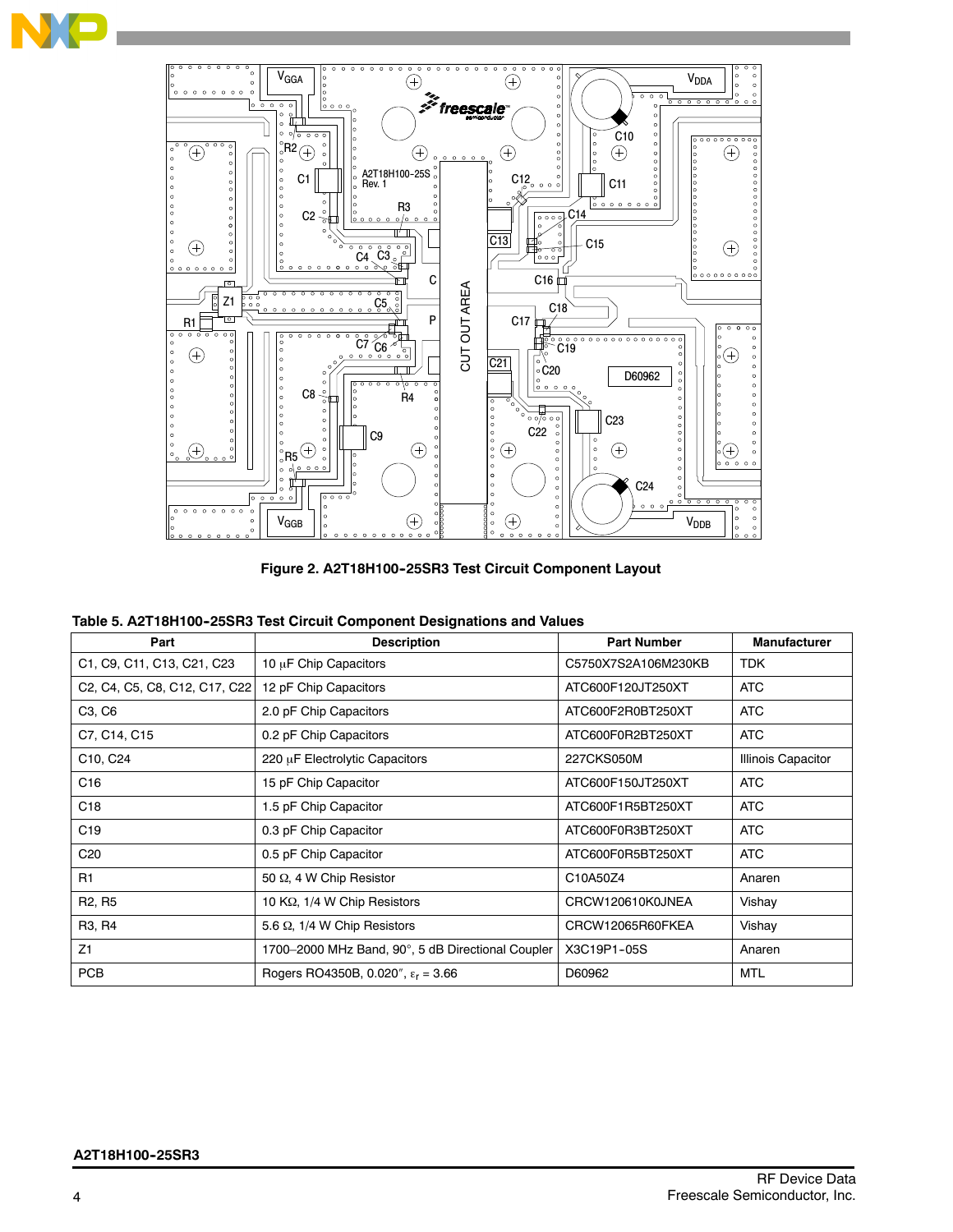

# **TYPICAL CHARACTERISTICS — 1805–1880 MHz**











**Compression (PARC) versus Output Power**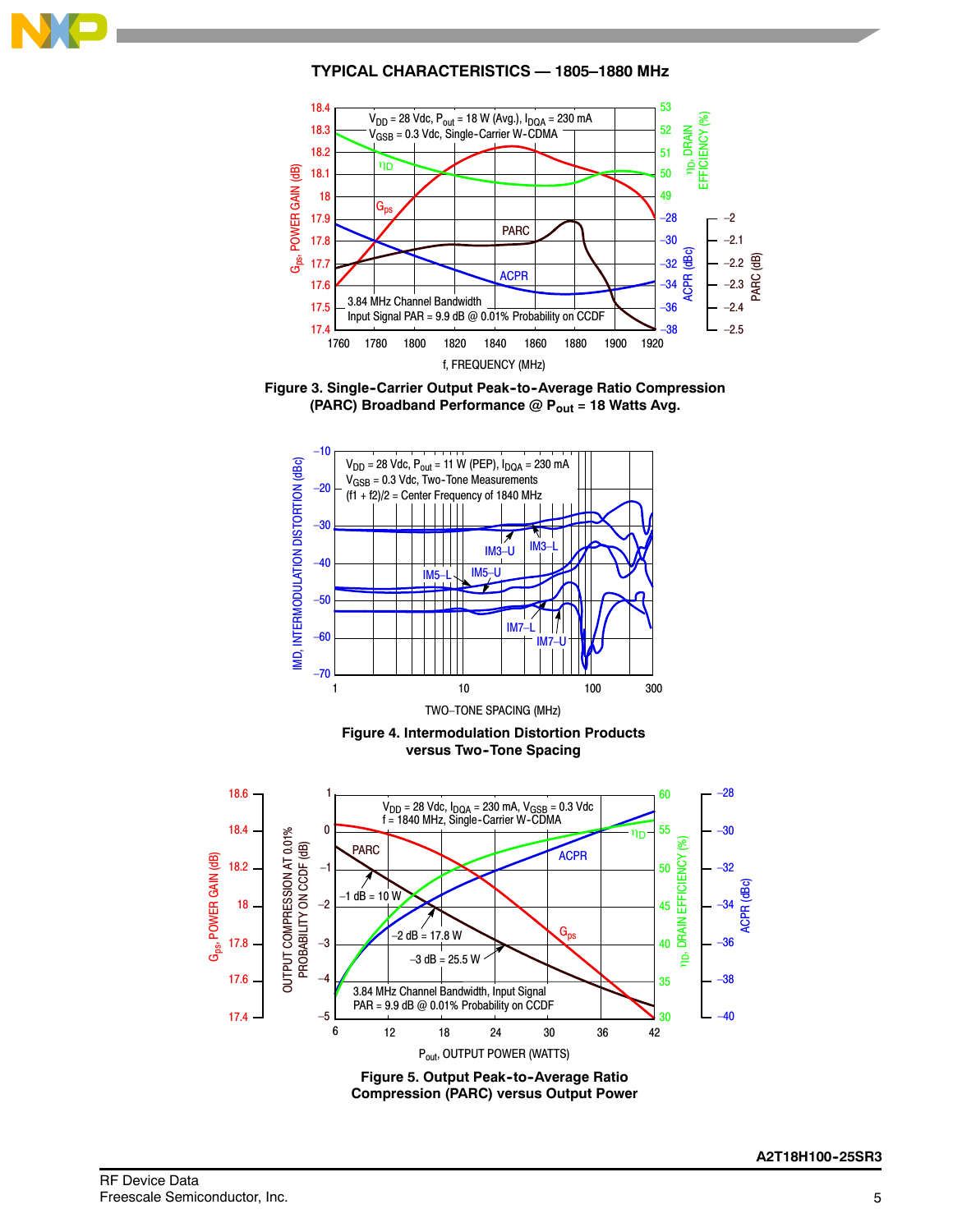

# **TYPICAL CHARACTERISTICS —1805–1880 MHz**







**Figure 7. Broadband Frequency Response**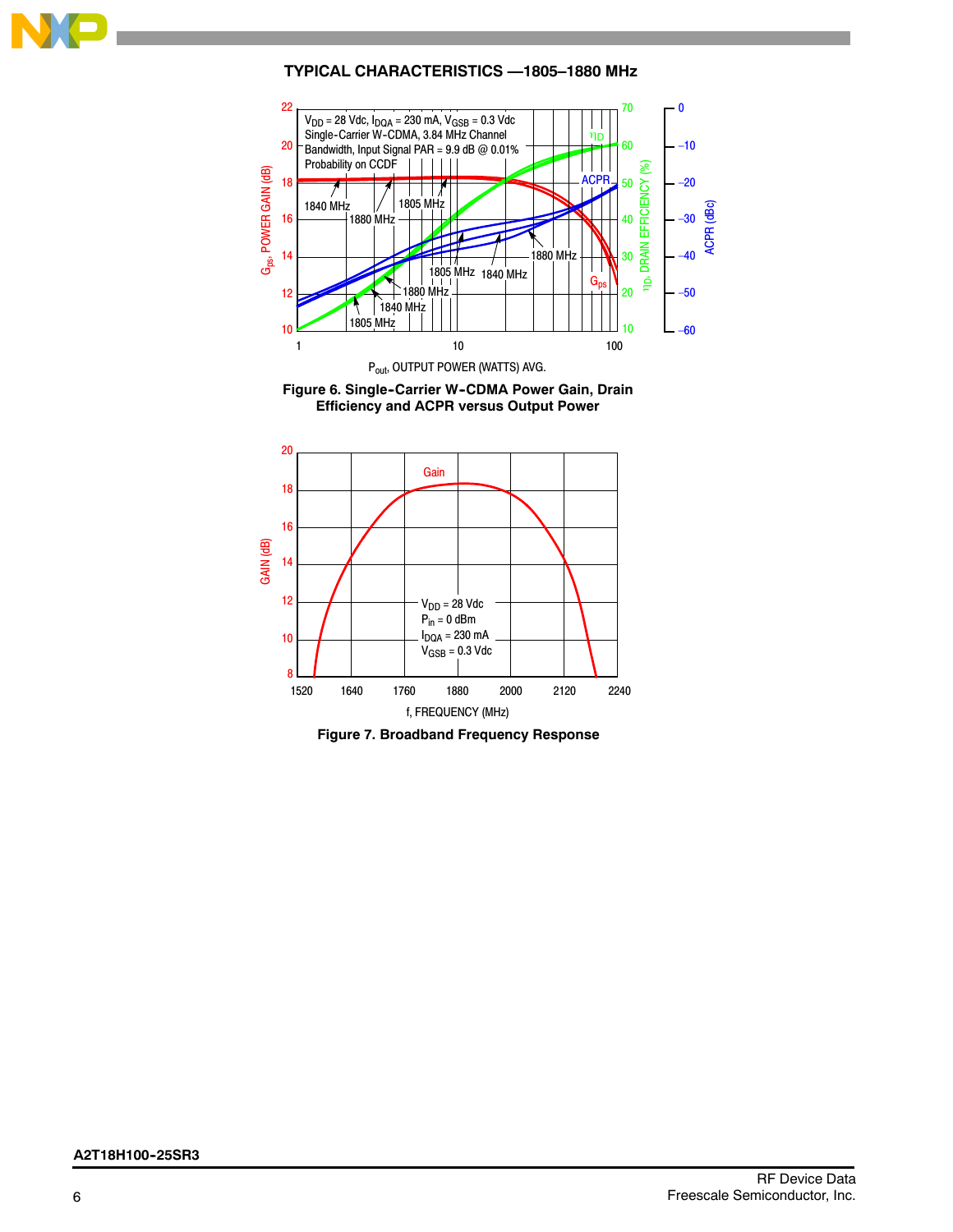

### **Table 6. Carrier Side Load Pull Performance — Maximum Power Tuning**

 $V_{DD}$  = 28 Vdc,  $I_{DQA}$  = 220 mA, Pulsed CW, 10  $\mu$ sec(on), 10% Duty Cycle

|       |                        |                            | <b>Max Output Power</b>      |                   |       |     |             |              |  |
|-------|------------------------|----------------------------|------------------------------|-------------------|-------|-----|-------------|--------------|--|
|       |                        |                            |                              | P <sub>1</sub> dB |       |     |             |              |  |
| (MHz) | <i>L</i> source<br>(Ω) | $z_{\rm in}$<br><b>(Ω)</b> | $Z_{load}$ (1)<br><b>(Ω)</b> | Gain (dB)         | (dBm) | (W) | ηD<br>$(*)$ | AM/PM<br>(°) |  |
| 1805  | $3.10 - j9.64$         | $2.64 + j8.40$             | $7.58 - j6.56$               | 20.7              | 47.1  | 51  | 60.1        | $-17$        |  |
| 1840  | $3.86 - j10.4$         | $3.15 + j9.05$             | $7.84 - 7.07$                | 20.8              | 47.1  | 52  | 60.9        | $-17$        |  |
| 1880  | $5.48 - j12.0$         | $4.24 + j9.95$             | $7.86 - j7.57$               | 20.5              | 47.1  | 51  | 60.0        | $-18$        |  |

|       |                        |                        | <b>Max Output Power</b> |           |       |     |           |              |  |
|-------|------------------------|------------------------|-------------------------|-----------|-------|-----|-----------|--------------|--|
|       |                        |                        | P3dB                    |           |       |     |           |              |  |
| (MHz) | <b>4</b> source<br>(Ω) | $Z_{in}$<br><b>(Ω)</b> | $Z_{load}$ (2)<br>(Ω)   | Gain (dB) | (dBm) | (W) | ηD<br>(%) | AM/PM<br>(°) |  |
| 1805  | $3.10 - j9.64$         | $2.63 + j9.04$         | $7.90 - 7.83$           | 18.7      | 47.9  | 62  | 62.4      | $-24$        |  |
| 1840  | $3.86 - j10.4$         | $3.22 + j9.82$         | $8.27 - j8.61$          | 18.7      | 47.9  | 61  | 62.3      | $-23$        |  |
| 1880  | $5.48 - j12.0$         | $4.50 + j11.0$         | $8.12 - j8.81$          | 18.4      | 47.8  | 60  | 61.0      | $-24$        |  |

(1) Load impedance for optimum P1dB power.

(2) Load impedance for optimum P3dB power.

 $Z_{source}$  = Measured impedance presented to the input of the device at the package reference plane.<br> $Z_{in}$  = Impedance as measured from gate contact to ground.

= Impedance as measured from gate contact to ground.

 $Z<sub>load</sub>$  = Measured impedance presented to the output of the device at the package reference plane.

### **Table 7. Carrier Side Load Pull Performance — Maximum Drain Efficiency Tuning**

 $V_{DD}$  = 28 Vdc,  $I_{DQA}$  = 220 mA, Pulsed CW, 10  $\mu$ sec(on), 10% Duty Cycle

|       |                |                        |                              |                   | <b>Max Drain Efficiency</b> |     |           |                     |  |
|-------|----------------|------------------------|------------------------------|-------------------|-----------------------------|-----|-----------|---------------------|--|
|       |                |                        |                              | P <sub>1d</sub> B |                             |     |           |                     |  |
| (MHz) | Zsource<br>(Q) | $Z_{in}$<br><b>(Ω)</b> | $Z_{load}$ (1)<br><b>(Ω)</b> | Gain (dB)         | (dBm)                       | (W) | ηD<br>(%) | <b>AM/PM</b><br>(°) |  |
| 1805  | $3.10 - j9.64$ | $2.11 + 18.69$         | $13.4 + j2.62$               | 23.5              | 44.8                        | 30  | 70.7      | $-31$               |  |
| 1840  | $3.86 - j10.4$ | $2.41 + j9.41$         | $9.97 + j2.82$               | 23.2              | 44.7                        | 30  | 70.7      | $-34$               |  |
| 1880  | $5.48 - j12.0$ | $3.44 + j10.5$         | $11.2 + j1.90$               | 23.1              | 44.8                        | 30  | 69.3      | $-32$               |  |

|       |                |                            | <b>Max Drain Efficiency</b> |           |       |     |           |                     |  |
|-------|----------------|----------------------------|-----------------------------|-----------|-------|-----|-----------|---------------------|--|
|       |                |                            | P3dB                        |           |       |     |           |                     |  |
| (MHz) | Zsource<br>(Ω) | $z_{\rm in}$<br><b>(Ω)</b> | $Z_{load}$ (2)<br><b>Ω)</b> | Gain (dB) | (dBm) | (W) | ηD<br>(%) | <b>AM/PM</b><br>(°) |  |
| 1805  | $3.10 - j9.64$ | $2.00 + j9.01$             | $11.4 + j1.85$              | 21.2      | 45.5  | 36  | 70.7      | $-40$               |  |
| 1840  | $3.86 - j10.4$ | $2.68 + j9.75$             | $10.7 - j2.03$              | 20.4      | 46.6  | 46  | 71.2      | $-33$               |  |
| 1880  | $5.48 - j12.0$ | $3.61 + j11.0$             | $10.0 - j1.27$              | 20.4      | 46.3  | 42  | 69.8      | $-36$               |  |

(1) Load impedance for optimum P1dB efficiency.

(2) Load impedance for optimum P3dB efficiency.

 $Z_{source}$  = Measured impedance presented to the input of the device at the package reference plane.<br> $Z_{in}$  = Impedance as measured from gate contact to ground.

= Impedance as measured from gate contact to ground.

 $Z<sub>load</sub>$  = Measured impedance presented to the output of the device at the package reference plane.

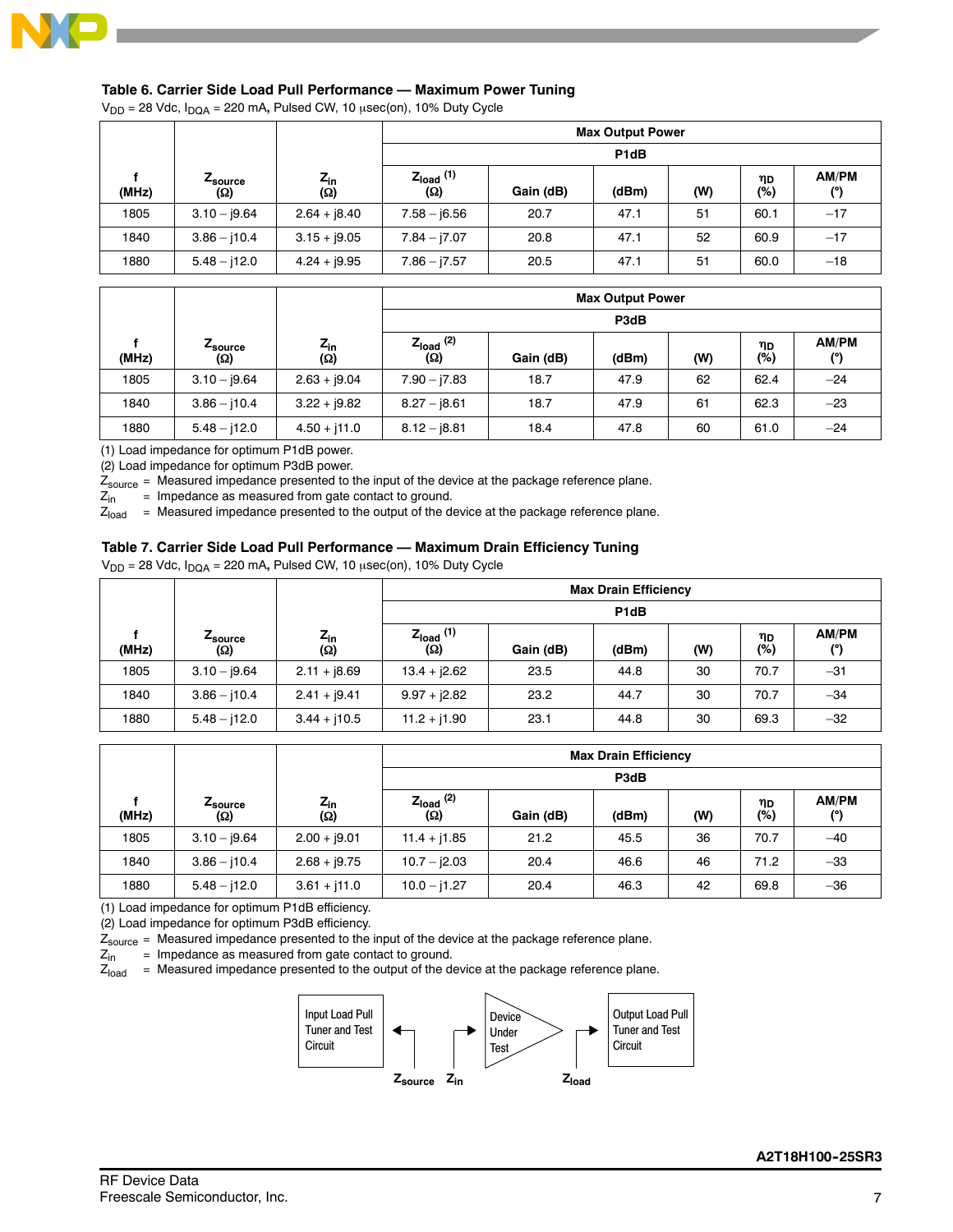

# **Table 8. Peaking Side Load Pull Performance — Maximum Power Tuning**

 $V_{DD}$  = 28 Vdc,  $V_{GSB}$  = 0.3 Vdc, Pulsed CW, 10  $\mu$ sec(on), 10% Duty Cycle

|       |                               |                     | <b>Max Output Power</b> |                               |       |     |           |              |  |  |
|-------|-------------------------------|---------------------|-------------------------|-------------------------------|-------|-----|-----------|--------------|--|--|
|       |                               |                     |                         | P <sub>1</sub> d <sub>B</sub> |       |     |           |              |  |  |
| (MHz) | <b>L</b> source<br><b>(Ω)</b> | $z_{\sf in}$<br>(Ω) | $Z_{load}$ (1)<br>(Ω)   | Gain (dB)                     | (dBm) | (W) | ηD<br>(%) | AM/PM<br>(°) |  |  |
| 1805  | $2.70 - 9.87$                 | $2.73 + j10.3$      | $5.16 - j7.84$          | 15.4                          | 48.6  | 73  | 62.6      | $-32$        |  |  |
| 1840  | $3.29 - j10.6$                | $3.49 + j11.2$      | $4.48 - 18.40$          | 15.2                          | 48.8  | 76  | 61.3      | $-31$        |  |  |
| 1880  | $4.36 - j11.7$                | $4.91 + j12.4$      | $4.66 - 18.54$          | 15.3                          | 48.7  | 74  | 62.1      | $-33$        |  |  |

|       |                |                     | <b>Max Output Power</b> |           |       |     |           |              |  |
|-------|----------------|---------------------|-------------------------|-----------|-------|-----|-----------|--------------|--|
|       |                |                     |                         | P3dB      |       |     |           |              |  |
| (MHz) | ∠source<br>(Ω) | $z_{\sf in}$<br>(Ω) | $Z_{load}$ (2)<br>(Ω)   | Gain (dB) | (dBm) | (W) | ηD<br>(%) | AM/PM<br>(°) |  |
| 1805  | $2.70 - 9.87$  | $2.83 + j11.0$      | $5.72 - j8.86$          | 13.5      | 49.4  | 87  | 66.3      | $-40$        |  |
| 1840  | $3.29 - j10.6$ | $3.66 + j12.0$      | $4.98 - j8.96$          | 13.3      | 49.5  | 90  | 64.8      | $-40$        |  |
| 1880  | $4.36 - j11.7$ | $5.52 + j13.6$      | $4.98 - j9.54$          | 13.2      | 49.4  | 87  | 62.9      | $-41$        |  |

(1) Load impedance for optimum P1dB power.

(2) Load impedance for optimum P3dB power.

 $Z_{source}$  = Measured impedance presented to the input of the device at the package reference plane.<br> $Z_{in}$  = Impedance as measured from gate contact to ground.

= Impedance as measured from gate contact to ground.

 $Z_{load}$  = Measured impedance presented to the output of the device at the package reference plane.

### **Table 9. Peaking Side Load Pull Performance — Maximum Drain Efficiency Tuning**

 $V_{DD}$  = 28 Vdc,  $V_{GSB}$  = 0.3 Vdc, Pulsed CW, 10  $\mu$ sec(on), 10% Duty Cycle

|       |                |                 |                              |                   | <b>Max Drain Efficiency</b> |     |           |              |  |
|-------|----------------|-----------------|------------------------------|-------------------|-----------------------------|-----|-----------|--------------|--|
|       |                |                 |                              | P <sub>1</sub> dB |                             |     |           |              |  |
| (MHz) | Zsource<br>(O) | $Z_{in}$<br>(Ω) | $Z_{load}$ (1)<br><b>(Ω)</b> | Gain (dB)         | (dBm)                       | (W) | ηD<br>(%) | AM/PM<br>(°) |  |
| 1805  | $2.70 - 9.87$  | $1.83 + j10.1$  | $11.6 + j1.19$               | 16.5              | 45.3                        | 34  | 75.3      | $-47$        |  |
| 1840  | $3.29 - j10.6$ | $2.54 + j10.9$  | $9.30 - j2.73$               | 16.6              | 46.7                        | 46  | 75.4      | $-41$        |  |
| 1880  | $4.36 - j11.7$ | $3.68 + j12.3$  | $7.61 - j3.66$               | 16.5              | 46.9                        | 49  | 74.9      | $-42$        |  |

|       |                        |                        |                       |           | <b>Max Drain Efficiency</b> |     |           |              |  |
|-------|------------------------|------------------------|-----------------------|-----------|-----------------------------|-----|-----------|--------------|--|
|       |                        |                        |                       | P3dB      |                             |     |           |              |  |
| (MHz) | <i>L</i> source<br>(Ω) | $Z_{\text{in}}$<br>(Ω) | $Z_{load}$ (2)<br>(Ω) | Gain (dB) | (dBm)                       | (W) | ηD<br>(%) | AM/PM<br>(°) |  |
| 1805  | $2.70 - 9.87$          | $2.44 + 10.9$          | $9.02 - 5.68$         | 14.5      | 48.2                        | 66  | 75.1      | $-48$        |  |
| 1840  | $3.29 - j10.6$         | $3.02 + j11.8$         | $8.66 - 15.26$        | 14.5      | 48.1                        | 64  | 75.8      | $-50$        |  |
| 1880  | $4.36 - j11.7$         | $4.41 + j13.5$         | $8.13 - j4.93$        | 14.5      | 47.8                        | 60  | 75.0      | $-53$        |  |

(1) Load impedance for optimum P1dB efficiency.

(2) Load impedance for optimum P3dB efficiency.

 $Z_{source}$  = Measured impedance presented to the input of the device at the package reference plane.<br> $Z_{in}$  = Impedance as measured from gate contact to ground.

= Impedance as measured from gate contact to ground.

 $Z_{load}$  = Measured impedance presented to the output of the device at the package reference plane.

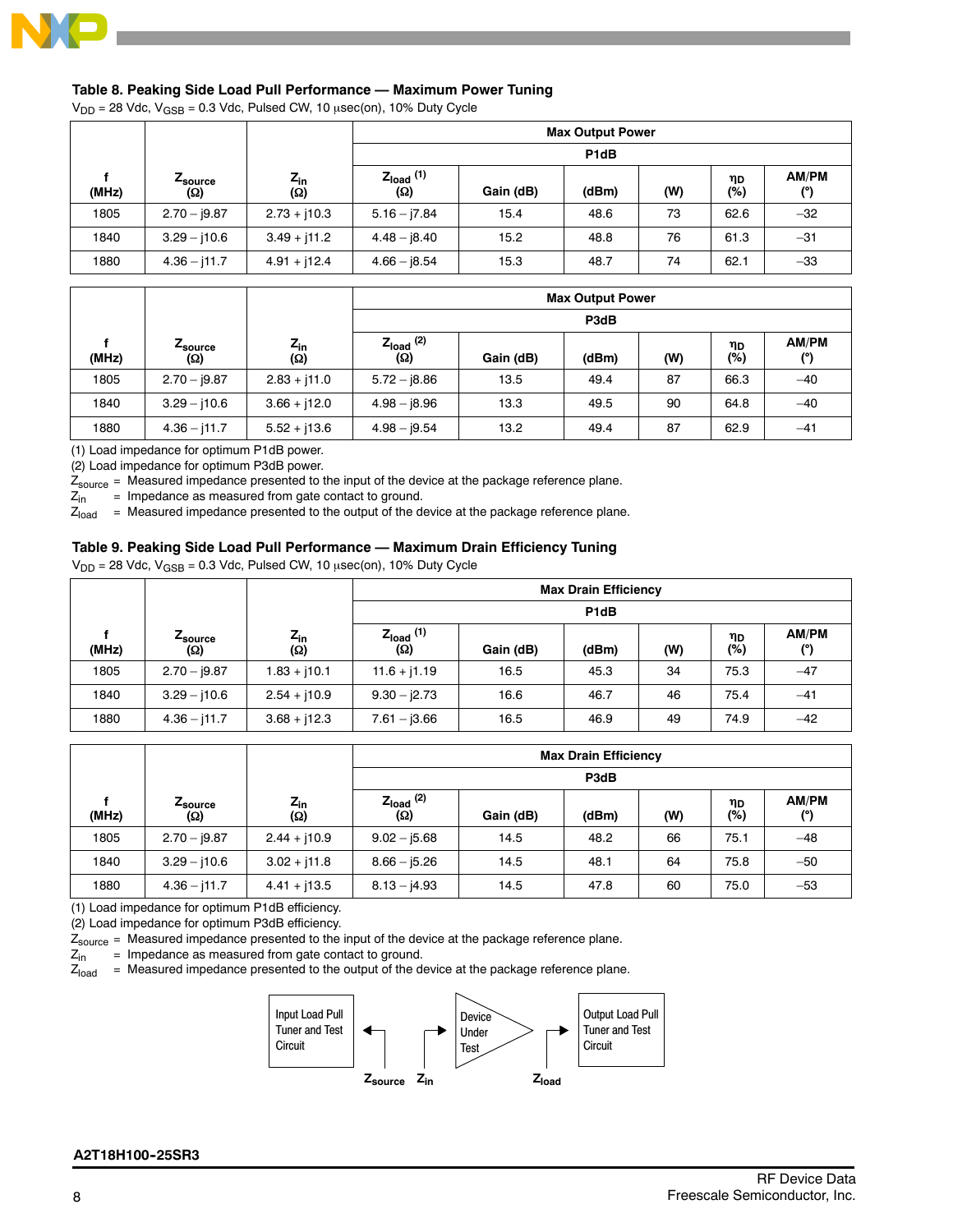

**P1dB – TYPICAL CARRIER SIDE LOAD PULL CONTOURS — 1840 MHz**



**Figure 8. P1dB Load Pull Output Power Contours (dBm)**



**Figure 9. P1dB Load Pull Efficiency Contours (%)**



**Figure 10. P1dB Load Pull Gain Contours (dB)**



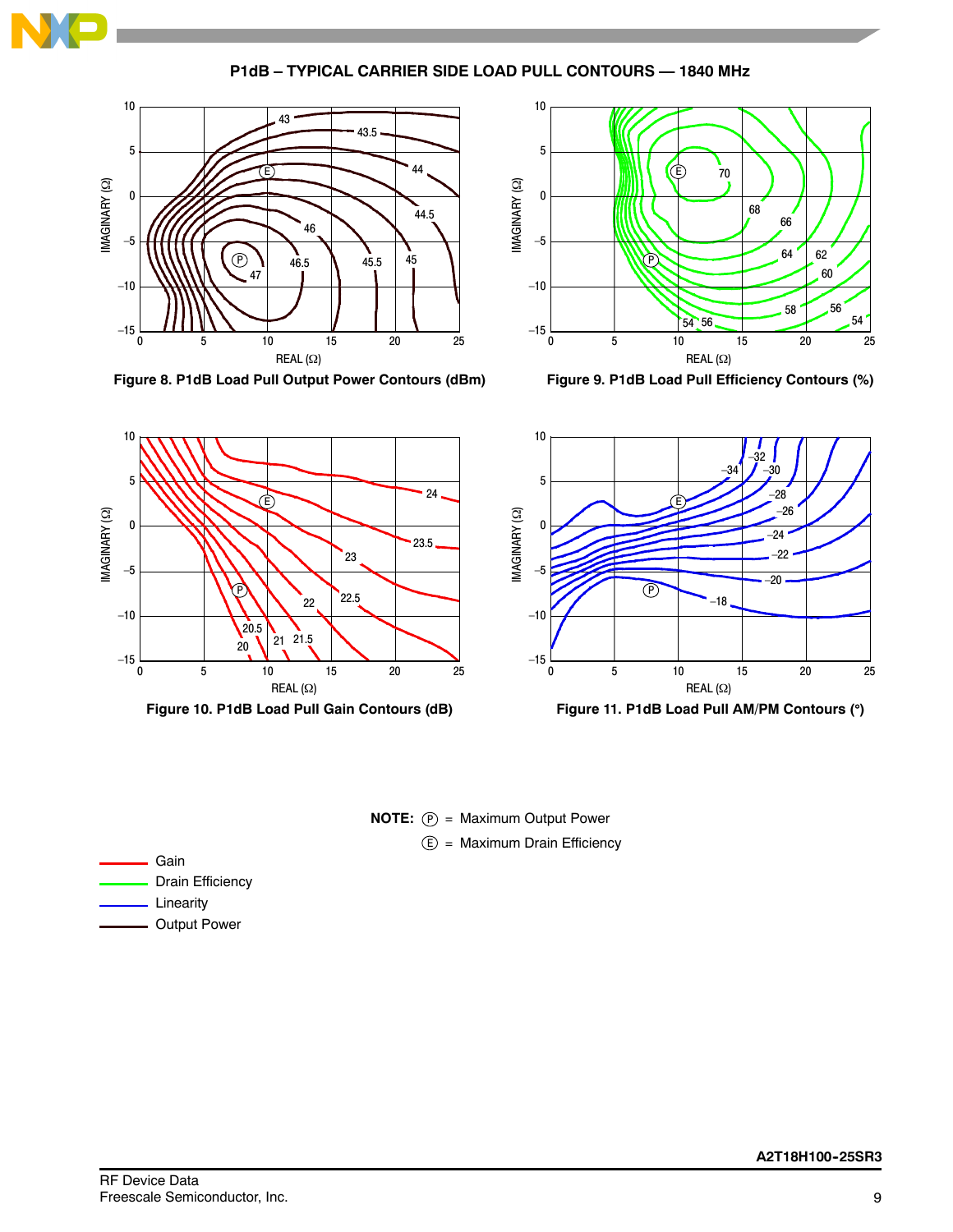

**P3dB – TYPICAL CARRIER SIDE LOAD PULL CONTOURS — 1840 MHz**



**Figure 12. P3dB Load Pull Output Power Contours (dBm)**



**Figure 13. P3dB Load Pull Efficiency Contours (%)**





**Figure 15. P3dB Load Pull AM/PM Contours ()**



| Gain             |
|------------------|
| Drain Efficiency |
| Linearity        |

- Output Power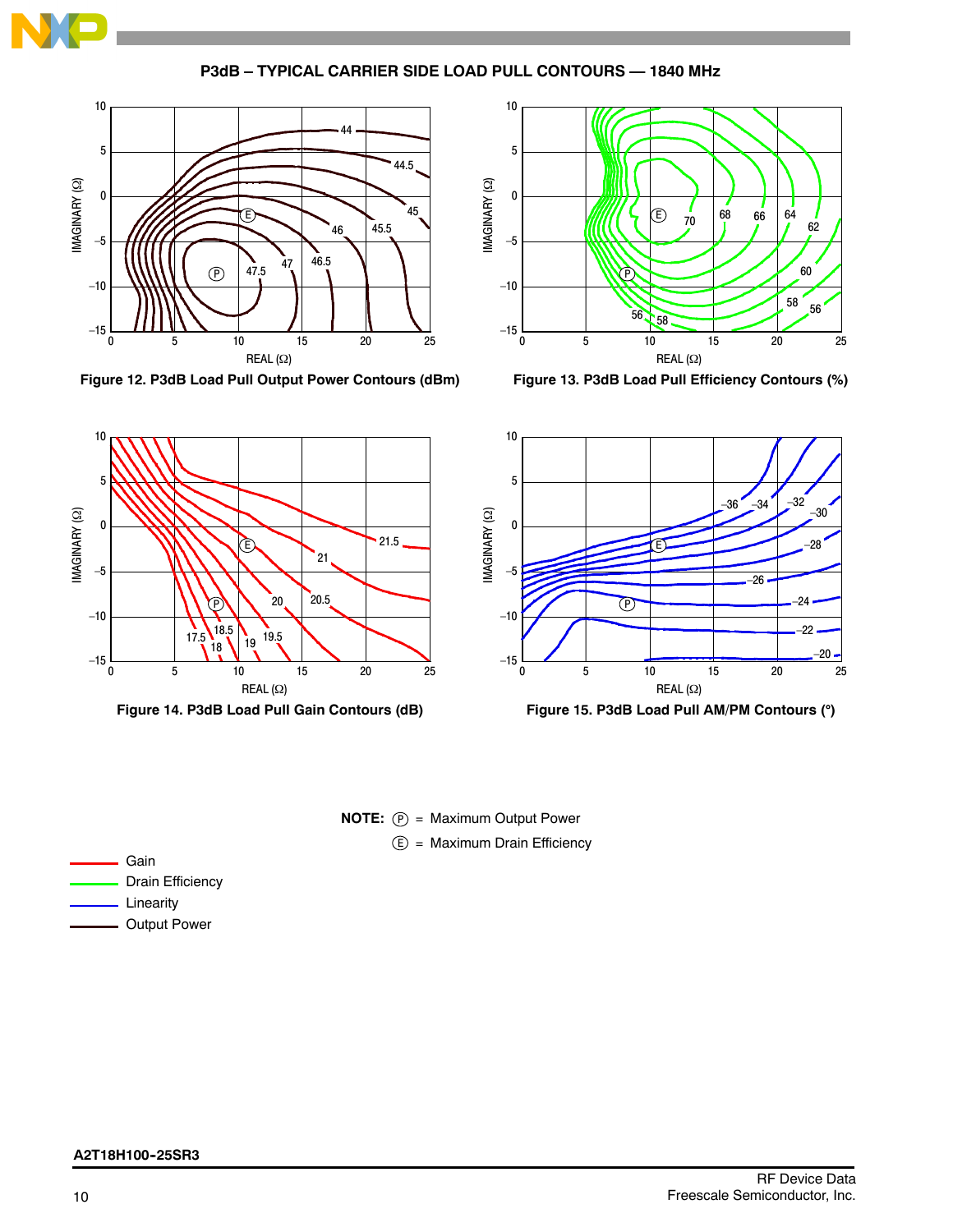

**P1dB – TYPICAL PEAKING SIDE LOAD PULL CONTOURS — 1840 MHz**



**Figure 16. P1dB Load Pull Output Power Contours (dBm)**



**Figure 17. P1dB Load Pull Efficiency Contours (%)**





**Figure 19. P1dB Load Pull AM/PM Contours ()**

**NOTE:**  $(P)$  = Maximum Output Power E) = Maximum Drain Efficiency

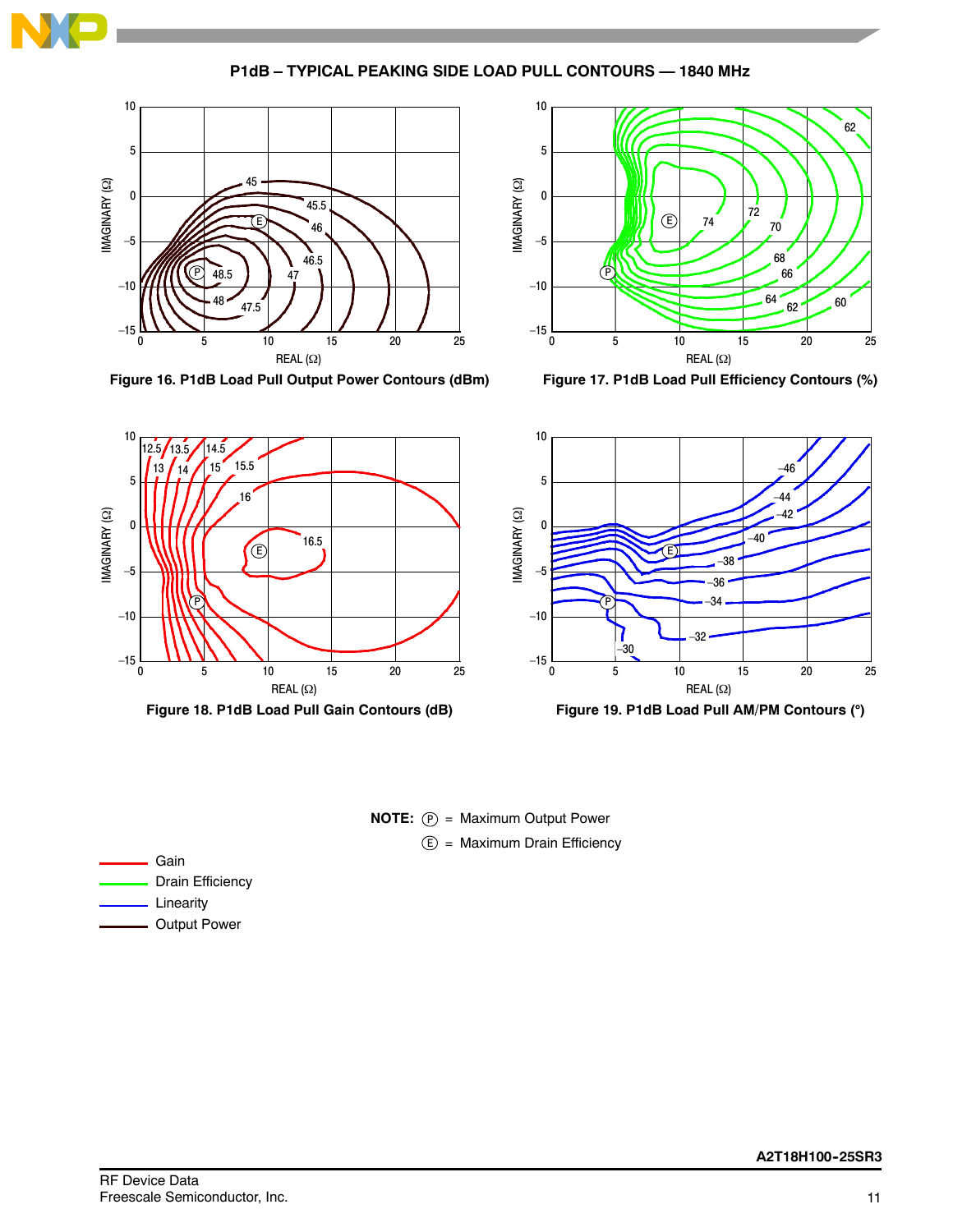

**P3dB – TYPICAL PEAKING SIDE LOAD PULL CONTOURS — 1840 MHz**



**Figure 20. P3dB Load Pull Output Power Contours (dBm)**



**Figure 21. P3dB Load Pull Efficiency Contours (%)**





**Figure 23. P3dB Load Pull AM/PM Contours ()**



# Gain Drain Efficiency Linearity Output Power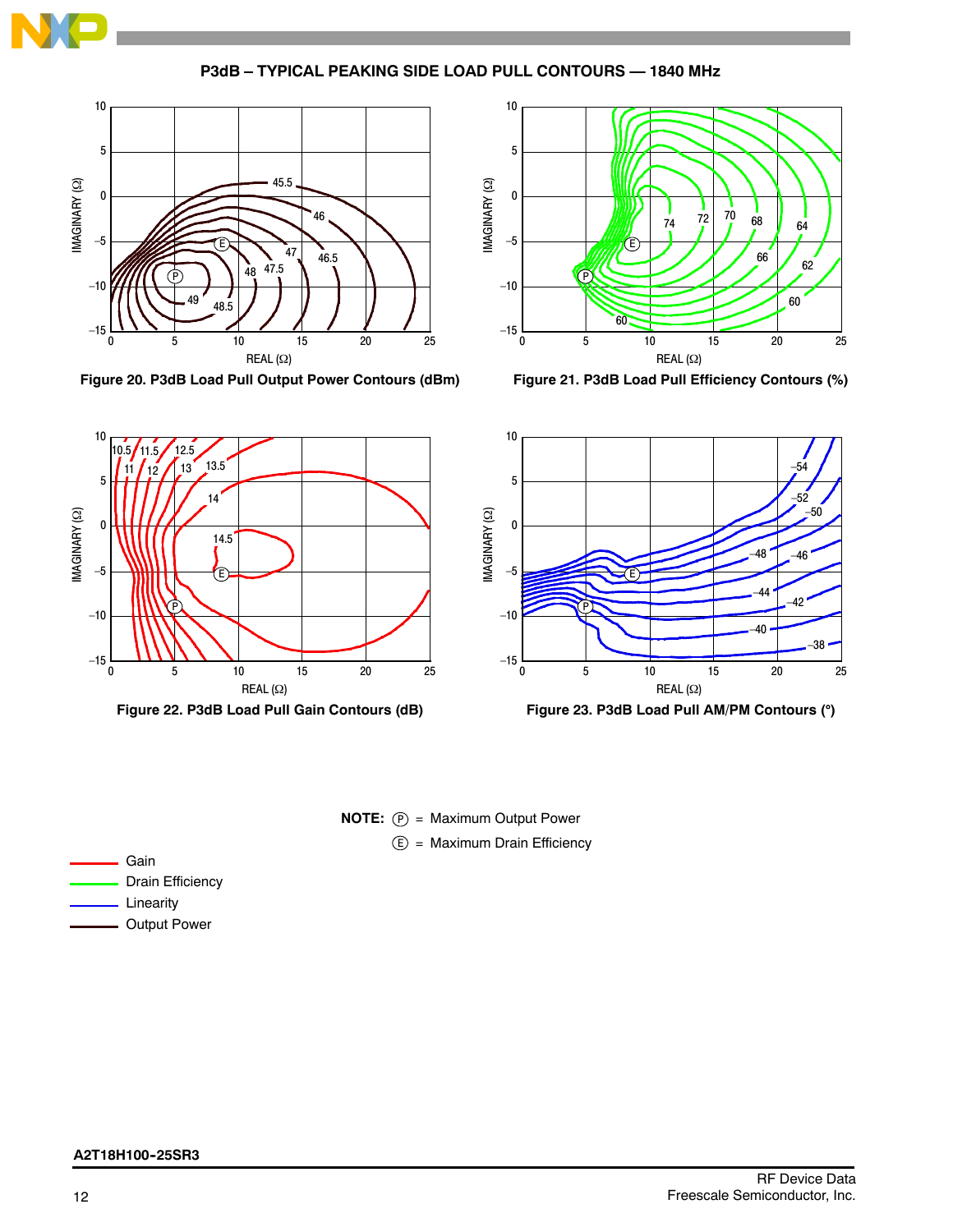



**Figure 24. A2T18H100–25SR3 Test Circuit Component Layout — 1930–1990 MHz**

| Table 10. A2T18H100-25SR3 Test Circuit Component Designations and Values - 1930-1990 MHz |  |  |
|------------------------------------------------------------------------------------------|--|--|
|                                                                                          |  |  |

| Part                                                                                                                    | <b>Description</b>                                | <b>Part Number</b>  | <b>Manufacturer</b>       |
|-------------------------------------------------------------------------------------------------------------------------|---------------------------------------------------|---------------------|---------------------------|
| C1, C8, C9, C11, C13, C15                                                                                               | 10 µF Chip Capacitors                             | C5750X7S2A106M230KB | <b>TDK</b>                |
| C <sub>2</sub> , C <sub>4</sub> , C <sub>5</sub> , C <sub>7</sub> , C <sub>12</sub> , C <sub>14</sub> , C <sub>17</sub> | 10 pF Chip Capacitors                             | ATC600F100JT250XT   | <b>ATC</b>                |
| C3, C6, C18, C19, C20                                                                                                   | 1.0 pF Chip Capacitors<br>ATC600F1R0BT250XT       |                     | <b>ATC</b>                |
| C10, C21                                                                                                                | 220 µF Electrolytic Capacitors                    | 227CKS050M          | <b>Illinois Capacitor</b> |
| C16                                                                                                                     | 6.8 pF Chip Capacitor                             | ATC600F6R8JT250XT   | <b>ATC</b>                |
| R <sub>1</sub>                                                                                                          | 50 Ω, 4 W Chip Resistor                           | C10A50Z4            | Anaren                    |
| R <sub>2</sub> , R <sub>5</sub>                                                                                         | 10 KΩ, 1/4 W Chip Resistors                       | CRCW120610K0JNEA    | Vishay                    |
| R <sub>3</sub> , R <sub>4</sub>                                                                                         | 5.6 $\Omega$ , 1/4 W Chip Resistors               | CRCW12065R60FKEA    | Vishay                    |
| Z <sub>1</sub>                                                                                                          | 1700-2000 MHz Band, 90°, 5 dB Directional Coupler | X3C19P1-05S         | Anaren                    |
| <b>PCB</b>                                                                                                              | Rogers RO4350B, 0.020", $\epsilon_r = 3.66$       | D63198              | <b>MTL</b>                |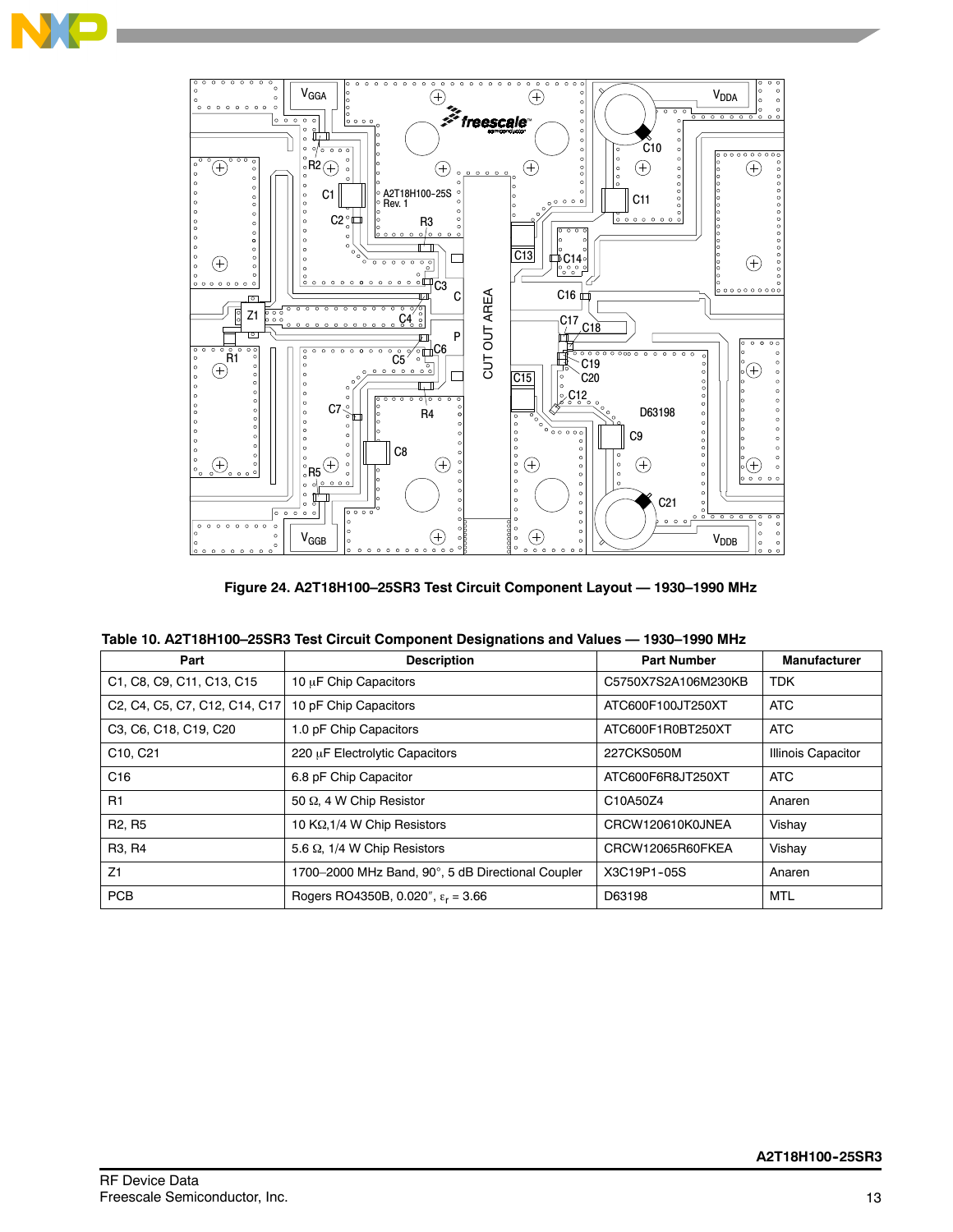**TYPICAL CHARACTERISTICS — 1930–1990 MHz**



**Figure 25. Single-Carrier Output Peak-to-Average Ratio** Compression (PARC) Broadband Performance @ P<sub>out</sub> = 18 Watts Avg.



Figure 26. Single-Carrier W-CDMA Power Gain, Drain **Efficiency and ACPR versus Output Power**



**Figure 27. Broadband Frequency Response**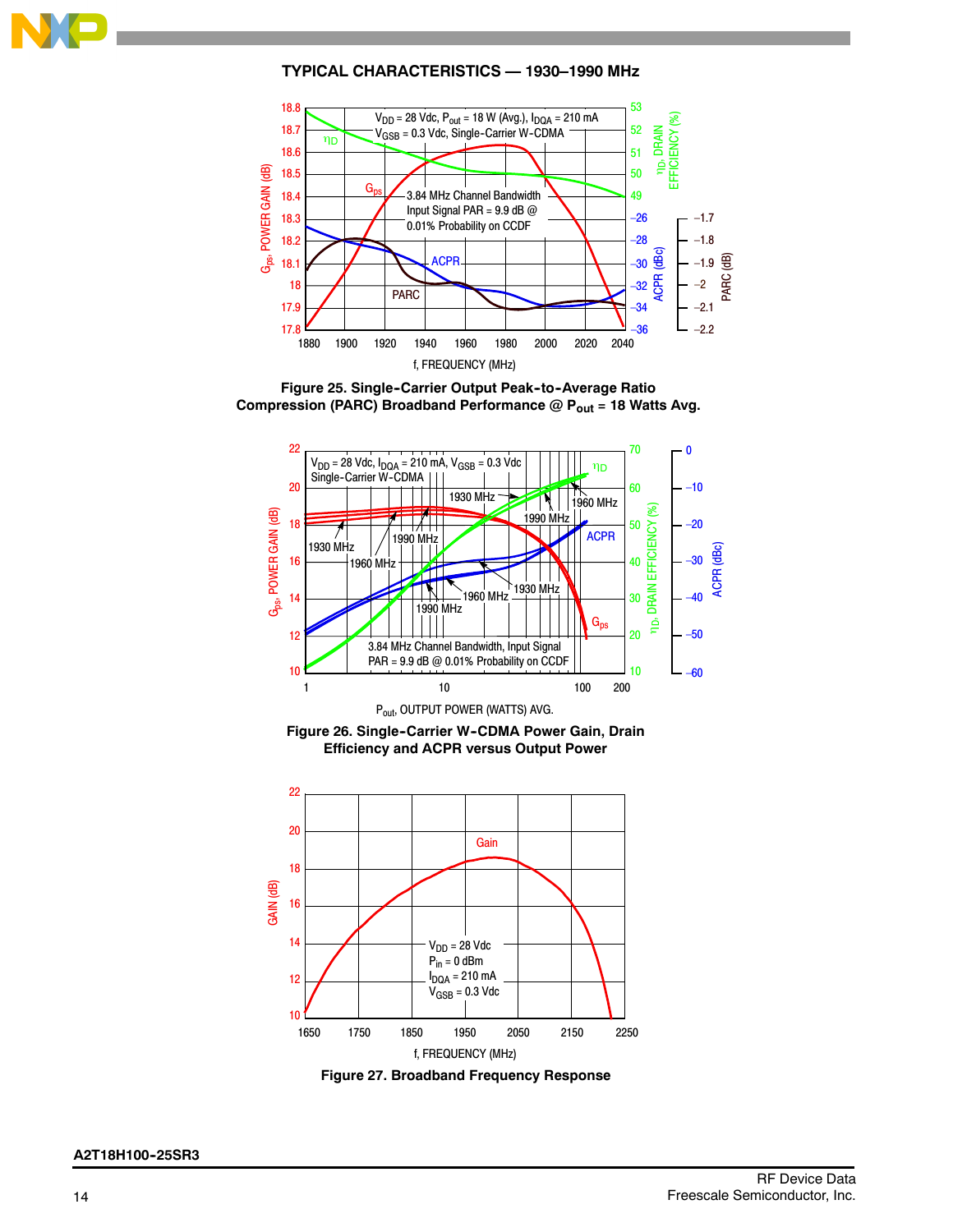

### **Table 11. Carrier Side Load Pull Performance — Maximum Power Tuning**

 $V_{DD}$  = 28 Vdc,  $I_{DQA}$  = 225 mA, Pulsed CW, 10  $\mu$ sec(on), 10% Duty Cycle

|       |                        |                        | <b>Max Output Power</b> |                   |       |     |             |              |  |
|-------|------------------------|------------------------|-------------------------|-------------------|-------|-----|-------------|--------------|--|
|       |                        |                        |                         | P <sub>1d</sub> B |       |     |             |              |  |
| (MHz) | <i>L</i> source<br>(Ω) | $Z_{in}$<br><b>(Ω)</b> | $Z_{load}$ (1)<br>(Ω)   | Gain (dB)         | (dBm) | (W) | ηD<br>$(*)$ | AM/PM<br>(°) |  |
| 1930  | $6.95 - j11.7$         | $6.81 + j11.8$         | $8.24 - 7.42$           | 20.9              | 46.9  | 49  | 59.7        | $-17$        |  |
| 1960  | $9.04 - j12.5$         | $9.10 + j12.5$         | $8.42 - 17.78$          | 20.9              | 46.9  | 49  | 59.2        | $-17$        |  |
| 1990  | $12.4 - j12.5$         | $12.4 + j12.5$         | $8.77 - j8.20$          | 20.9              | 46.9  | 49  | 59.2        | $-17$        |  |

|       |                        |                        |                       |           | <b>Max Output Power</b> |     |           |              |  |
|-------|------------------------|------------------------|-----------------------|-----------|-------------------------|-----|-----------|--------------|--|
|       |                        |                        |                       | P3dB      |                         |     |           |              |  |
| (MHz) | <b>4</b> source<br>(Ω) | $Z_{in}$<br><b>(Ω)</b> | $Z_{load}$ (2)<br>(Ω) | Gain (dB) | (dBm)                   | (W) | ηD<br>(%) | AM/PM<br>(°) |  |
| 1930  | $6.95 - j11.7$         | $7.67 + j13.2$         | $8.88 - j8.79$        | 18.8      | 47.7                    | 59  | 61.0      | $-23$        |  |
| 1960  | $9.04 - j12.5$         | $10.7 + j14.0$         | $9.21 - j9.12$        | 18.8      | 47.6                    | 58  | 60.4      | $-24$        |  |
| 1990  | $12.4 - j12.5$         | $15.2 + j13.7$         | $9.53 - j9.42$        | 18.8      | 47.6                    | 58  | 60.2      | $-23$        |  |

(1) Load impedance for optimum P1dB power.

(2) Load impedance for optimum P3dB power.

 $Z_{source}$  = Measured impedance presented to the input of the device at the package reference plane.<br> $Z_{in}$  = Impedance as measured from gate contact to ground.

= Impedance as measured from gate contact to ground.

 $Z_{load}$  = Measured impedance presented to the output of the device at the package reference plane.

### **Table 12. Carrier Side Load Pull Performance — Maximum Drain Efficiency Tuning**

 $V_{DD}$  = 28 Vdc,  $I_{DQA}$  = 225 mA, Pulsed CW, 10  $\mu$ sec(on), 10% Duty Cycle

|       |                |                            | <b>Max Drain Efficiency</b>  |                   |       |     |           |                     |  |  |  |
|-------|----------------|----------------------------|------------------------------|-------------------|-------|-----|-----------|---------------------|--|--|--|
|       |                |                            |                              | P <sub>1d</sub> B |       |     |           |                     |  |  |  |
| (MHz) | Zsource<br>(Ω) | $z_{\rm in}$<br><b>(Ω)</b> | $Z_{load}$ (1)<br><b>(Ω)</b> | Gain (dB)         | (dBm) | (W) | ηD<br>(%) | <b>AM/PM</b><br>(°) |  |  |  |
| 1930  | $6.95 - j11.7$ | $5.67 + j12.7$             | $9.34 + j1.29$               | 23.6              | 44.8  | 30  | 69.3      | $-30$               |  |  |  |
| 1960  | $9.04 - j12.5$ | $7.70 + j14.1$             | $8.67 + j1.27$               | 23.7              | 44.7  | 29  | 68.7      | $-32$               |  |  |  |
| 1990  | $12.4 - j12.5$ | $11.3 + j14.7$             | $8.79 - 0.32$                | 23.4              | 45.2  | 33  | 68.5      | $-29$               |  |  |  |

|       |                |                        | <b>Max Drain Efficiency</b> |           |       |     |           |              |  |  |  |
|-------|----------------|------------------------|-----------------------------|-----------|-------|-----|-----------|--------------|--|--|--|
|       |                |                        |                             | P3dB      |       |     |           |              |  |  |  |
| (MHz) | Zsource<br>(Ω) | $Z_{in}$<br><b>(Ω)</b> | $Z_{load}$ (2)<br>(Ω)       | Gain (dB) | (dBm) | (W) | ηD<br>(%) | AM/PM<br>(°) |  |  |  |
| 1930  | $6.95 - j11.7$ | $6.47 + j13.6$         | $9.40 - j2.09$              | 20.7      | 46.5  | 45  | 70.0      | $-34$        |  |  |  |
| 1960  | $9.04 - 112.5$ | $9.05 + j15.0$         | $8.90 - j1.90$              | 20.7      | 46.3  | 43  | 69.6      | $-36$        |  |  |  |
| 1990  | $12.4 - j12.5$ | $13.5 + j15.9$         | $8.85 - j2.14$              | 20.8      | 46.3  | 43  | 69.4      | $-36$        |  |  |  |

(1) Load impedance for optimum P1dB efficiency.

(2) Load impedance for optimum P3dB efficiency.

 $Z_{source}$  = Measured impedance presented to the input of the device at the package reference plane.<br> $Z_{in}$  = Impedance as measured from gate contact to ground.

= Impedance as measured from gate contact to ground.

 $Z<sub>load</sub>$  = Measured impedance presented to the output of the device at the package reference plane.

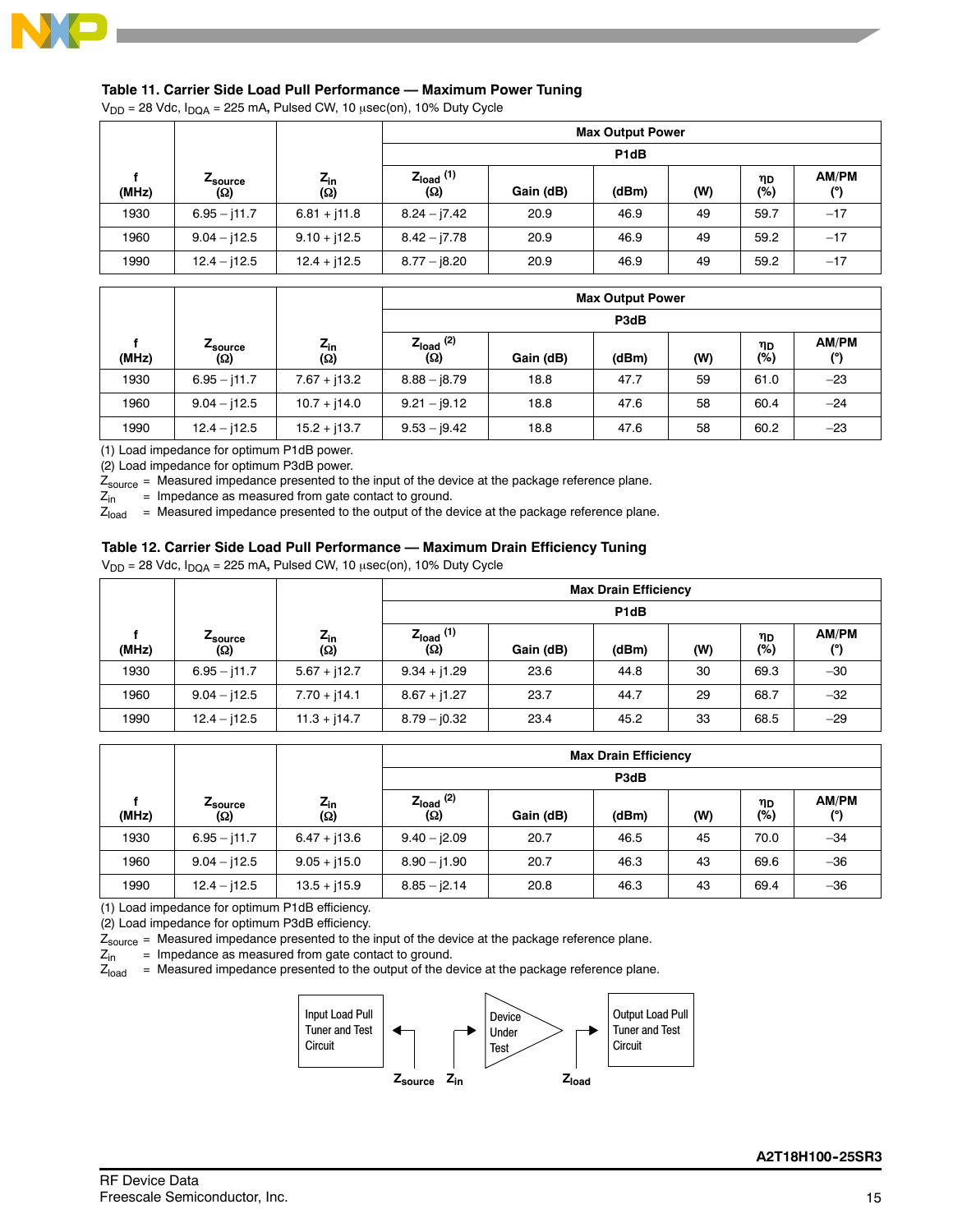

# **Table 13. Peaking Side Load Pull Performance — Maximum Power Tuning**

 $V_{DD}$  = 28 Vdc,  $V_{GSB}$  = 0.3 Vdc, Pulsed CW, 10  $\mu$ sec(on), 10% Duty Cycle

|       |                               |                        |                       |                               | <b>Max Output Power</b> |     |           |              |  |  |  |
|-------|-------------------------------|------------------------|-----------------------|-------------------------------|-------------------------|-----|-----------|--------------|--|--|--|
|       |                               |                        |                       | P <sub>1</sub> d <sub>B</sub> |                         |     |           |              |  |  |  |
| (MHz) | <b>L</b> source<br><b>(Ω)</b> | $Z_{in}$<br><b>(Ω)</b> | $Z_{load}$ (1)<br>(Ω) | Gain (dB)                     | (dBm)                   | (W) | ηD<br>(%) | AM/PM<br>(°) |  |  |  |
| 1930  | $7.81 - j13.5$                | $8.18 + j14.2$         | $5.37 - j9.73$        | 15.2                          | 48.7                    | 74  | 62.3      | $-35$        |  |  |  |
| 1960  | $10.9 - j13.4$                | $11.7 + j14.6$         | $5.10 - j10.0$        | 15.0                          | 48.6                    | 73  | 61.2      | $-34$        |  |  |  |
| 1990  | $15.1 - j12.6$                | $16.9 + j13.0$         | $5.22 - j10.2$        | 15.1                          | 48.6                    | 73  | 61.4      | $-34$        |  |  |  |

| <b>Max Output Power</b> |                        |                        |                              |           |       |     |           |                            |  |  |
|-------------------------|------------------------|------------------------|------------------------------|-----------|-------|-----|-----------|----------------------------|--|--|
|                         |                        |                        |                              | P3dB      |       |     |           |                            |  |  |
| (MHz)                   | <b>L</b> source<br>(Ω) | $Z_{in}$<br><b>(Ω)</b> | $Z_{load}$ (2)<br><b>(Ω)</b> | Gain (dB) | (dBm) | (W) | ηD<br>(%) | <b>AM/PM</b><br>$^{\circ}$ |  |  |
| 1930                    | $7.81 - j13.5$         | $9.83 + j15.5$         | $5.37 - j10.2$               | 13.1      | 49.4  | 87  | 63.0      | $-43$                      |  |  |
| 1960                    | $10.9 - j13.4$         | $14.9 + j15.5$         | $5.58 - j11.1$               | 12.9      | 49.3  | 85  | 61.6      | $-42$                      |  |  |
| 1990                    | $15.1 - j12.6$         | $21.3 + j11.5$         | $5.66 - j11.2$               | 12.9      | 49.3  | 85  | 61.7      | $-42$                      |  |  |

(1) Load impedance for optimum P1dB power.

(2) Load impedance for optimum P3dB power.

 $Z_{\text{source}}$  = Measured impedance presented to the input of the device at the package reference plane.<br> $Z_{\text{in}}$  = Impedance as measured from gate contact to ground.

= Impedance as measured from gate contact to ground.

 $Z_{load}$  = Measured impedance presented to the output of the device at the package reference plane.

### **Table 14. Peaking Side Load Pull Performance — Maximum Drain Efficiency Tuning**

 $V_{DD}$  = 28 Vdc,  $V_{GSB}$  = 0.3 Vdc, Pulsed CW, 10  $\mu$ sec(on), 10% Duty Cycle

|       |                            |                 | <b>Max Drain Efficiency</b>  |                   |       |     |           |              |  |  |  |
|-------|----------------------------|-----------------|------------------------------|-------------------|-------|-----|-----------|--------------|--|--|--|
|       |                            |                 |                              | P <sub>1</sub> dB |       |     |           |              |  |  |  |
| (MHz) | Z <sub>source</sub><br>(ဂ) | $Z_{in}$<br>(Ω) | $Z_{load}$ (1)<br><b>(Ω)</b> | Gain (dB)         | (dBm) | (W) | ηD<br>(%) | AM/PM<br>(°) |  |  |  |
| 1930  | $7.81 - j13.5$             | $6.12 + j14.4$  | $7.59 - j4.05$               | 16.3              | 46.8  | 48  | 74.5      | $-42$        |  |  |  |
| 1960  | $10.9 - j13.4$             | $9.00 + j15.9$  | $7.52 - j4.23$               | 16.3              | 46.8  | 47  | 74.4      | $-41$        |  |  |  |
| 1990  | $15.1 - j12.6$             | $13.3 + j17.0$  | $6.67 - j3.25$               | 16.2              | 46.1  | 40  | 73.7      | $-45$        |  |  |  |

|       |                |                                             |                       |           | <b>Max Drain Efficiency</b> |     |           |              |  |  |  |
|-------|----------------|---------------------------------------------|-----------------------|-----------|-----------------------------|-----|-----------|--------------|--|--|--|
|       |                |                                             |                       | P3dB      |                             |     |           |              |  |  |  |
| (MHz) | Zsource<br>(Ω) | $\frac{Z_{\text{in}}}{\left(\Omega\right)}$ | $Z_{load}$ (2)<br>(Ω) | Gain (dB) | (dBm)                       | (W) | ηD<br>(%) | AM/PM<br>(°) |  |  |  |
| 1930  | $7.81 - j13.5$ | $7.85 + j16.0$                              | $7.55 - 15.06$        | 14.3      | 47.7                        | 58  | 74.6      | $-55$        |  |  |  |
| 1960  | $10.9 - j13.4$ | $12.1 + j17.4$                              | $7.63 - j4.65$        | 14.3      | 47.4                        | 55  | 74.4      | $-54$        |  |  |  |
| 1990  | $15.1 - j12.6$ | $19.7 + j16.0$                              | $7.35 - 15.75$        | 14.2      | 47.6                        | 58  | 73.5      | $-53$        |  |  |  |

(1) Load impedance for optimum P1dB efficiency.

(2) Load impedance for optimum P3dB efficiency.

 $Z_{source}$  = Measured impedance presented to the input of the device at the package reference plane.<br> $Z_{in}$  = Impedance as measured from gate contact to ground.

= Impedance as measured from gate contact to ground.

 $Z_{load}$  = Measured impedance presented to the output of the device at the package reference plane.

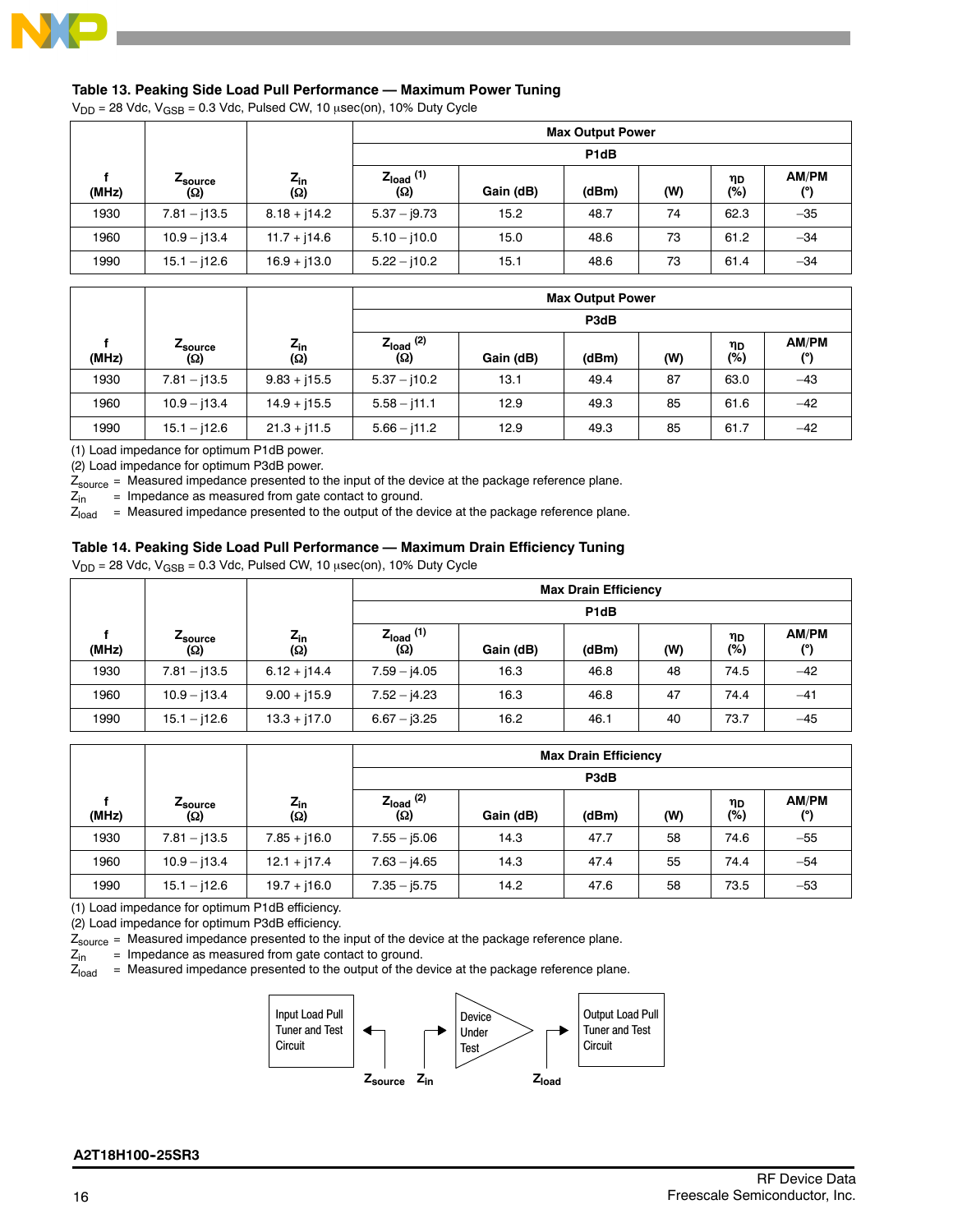**P1dB – TYPICAL CARRIER SIDE LOAD PULL CONTOURS — 1960 MHz**

10





**Figure 28. P1dB Load Pull Output Power Contours (dBm)**







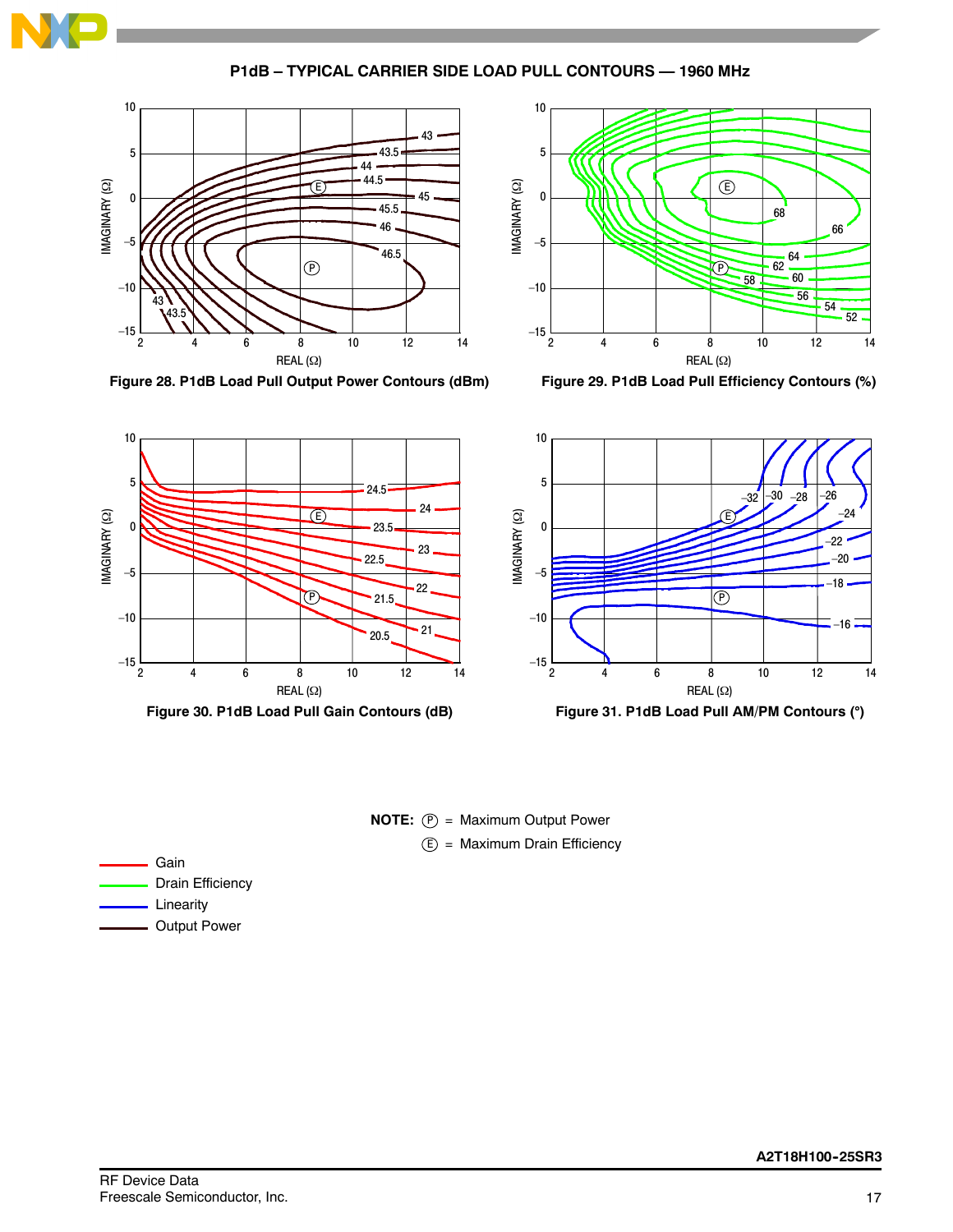

**P3dB – TYPICAL CARRIER SIDE LOAD PULL CONTOURS — 1960 MHz**



**Figure 32. P3dB Load Pull Output Power Contours (dBm)**



**Figure 33. P3dB Load Pull Efficiency Contours (%)**





Gain Drain Efficiency Linearity

Output Power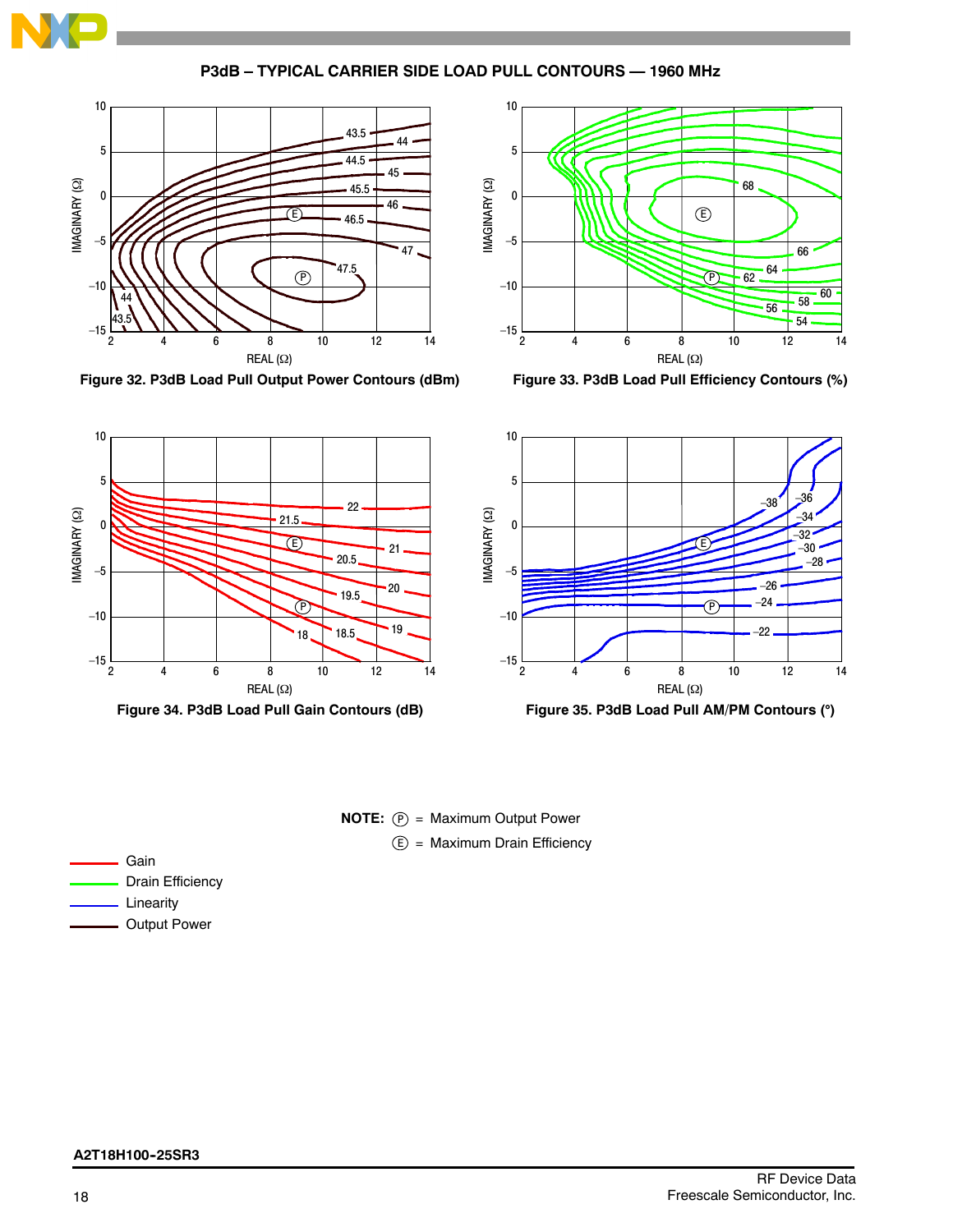

**P1dB – TYPICAL PEAKING SIDE LOAD PULL CONTOURS — 1960 MHz**



**Figure 36. P1dB Load Pull Output Power Contours (dBm)**



**Figure 37. P1dB Load Pull Efficiency Contours (%)**





**Figure 39. P1dB Load Pull AM/PM Contours ()**

**NOTE:**  $(P) =$  Maximum Output Power E) = Maximum Drain Efficiency

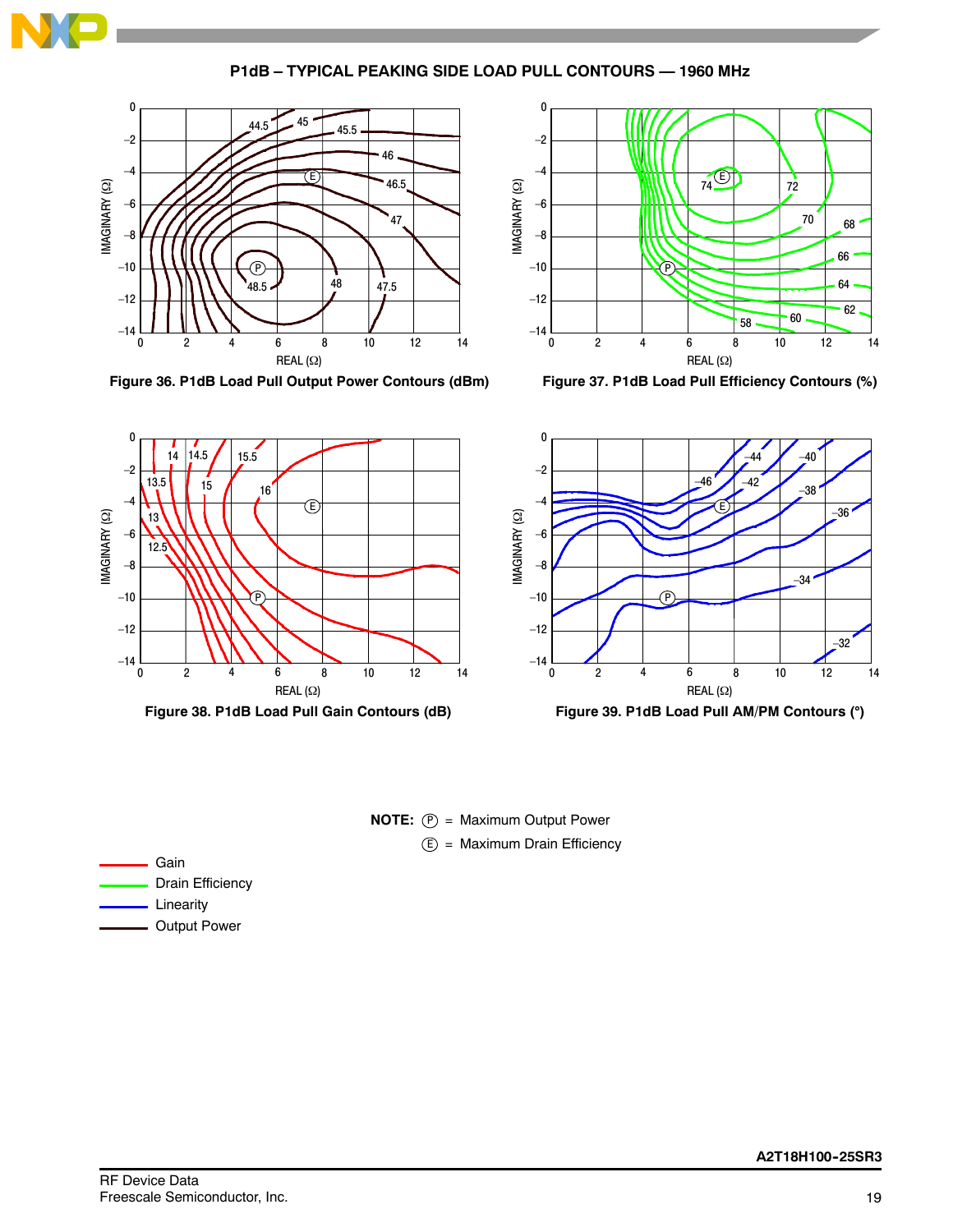

**P3dB – TYPICAL PEAKING SIDE LOAD PULL CONTOURS — 1960 MHz**



**Figure 40. P3dB Load Pull Output Power Contours (dBm)**



**Figure 41. P3dB Load Pull Efficiency Contours (%)**





**Figure 43. P3dB Load Pull AM/PM Contours ()**



| Gain                |
|---------------------|
| Drain Efficiency    |
| Linearity           |
| <b>Output Power</b> |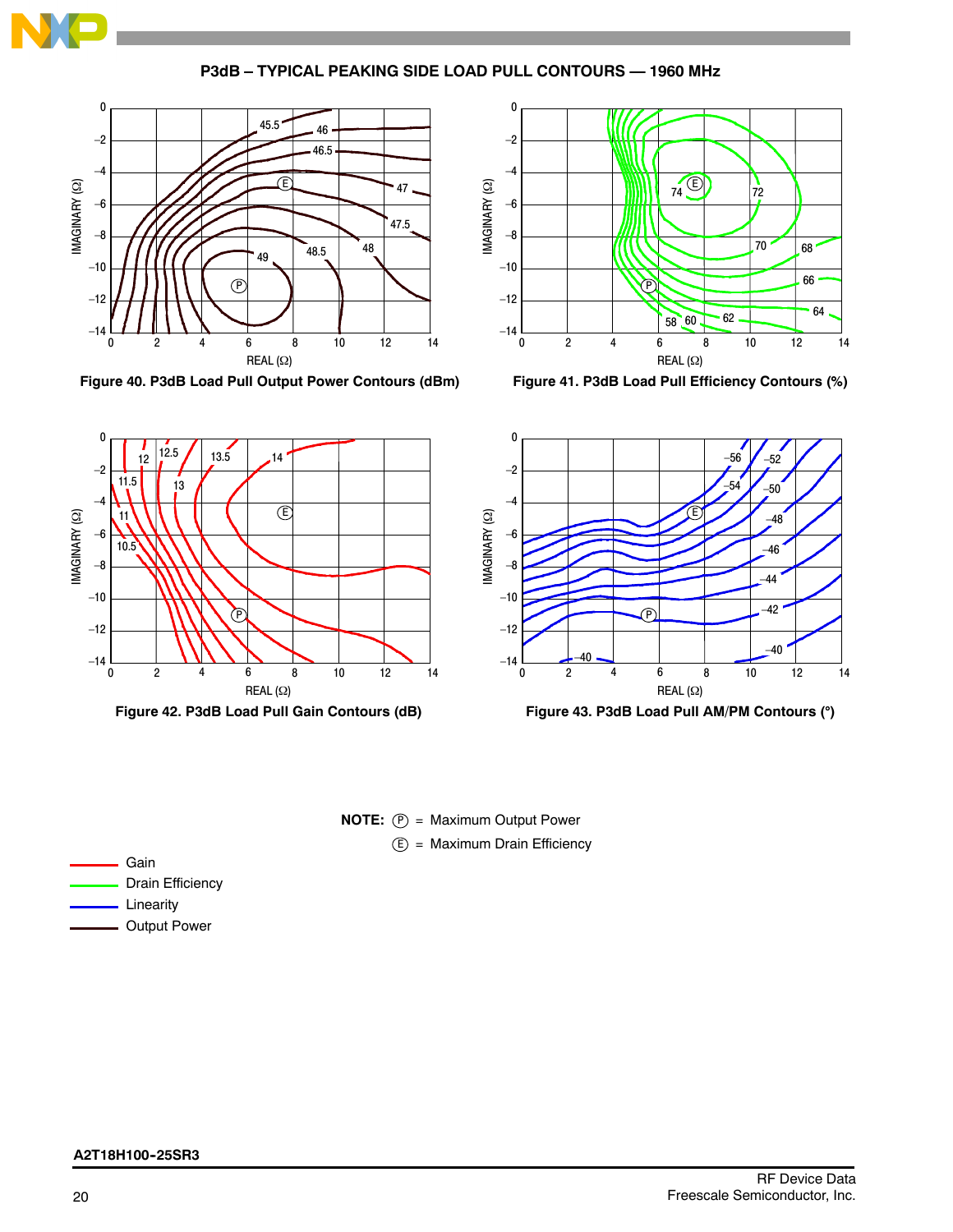

**PACKAGE DIMENSIONS**



| FREESCALE SEMICONDUCTOR, INC.<br>O<br>ALL RIGHTS RESERVED. | MECHANICAL OUTLINE | PRINT VERSION NOT TO SCALE |             |
|------------------------------------------------------------|--------------------|----------------------------|-------------|
| TITLE:                                                     |                    | DOCUMENT NO: 98ASA00406D   | REV: 0      |
| $NI - 780 - 454$                                           |                    | STANDARD: NON-JEDEC        |             |
|                                                            |                    |                            | 08 MAR 2013 |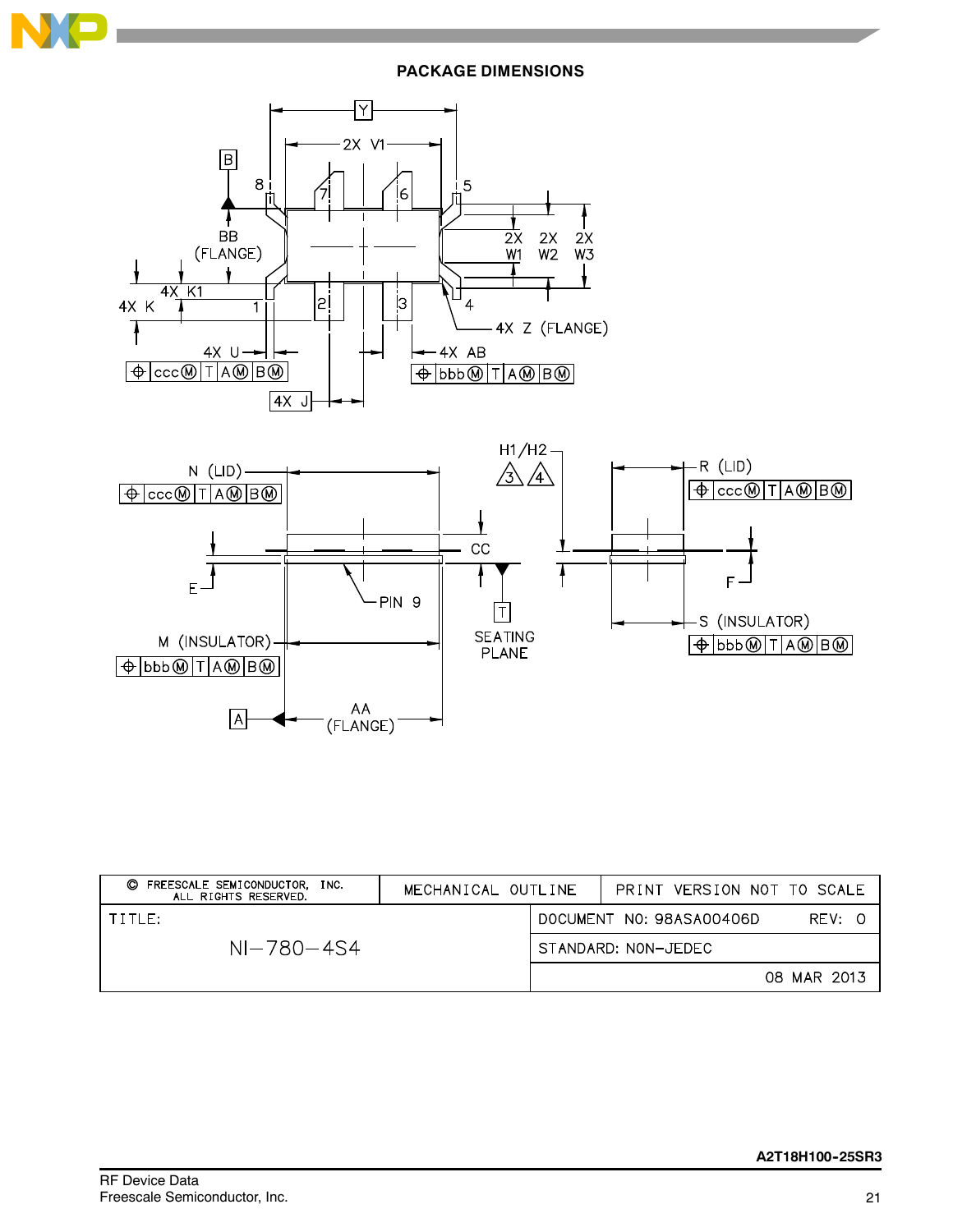

NOTES:

- 1. CONTROLLING DIMENSION: INCH.
- 2. INTERPRET DIMENSIONS AND TOLERANCES PER ASME Y14.5M-1994.

 $\langle 3 \rangle$ DIMENSIONS H1 AND H2 ARE MEASURED .030 INCH (0.762 MM) AWAY FROM FLANGE PARALLEL TO DATUM B. H1 APPLIES TO PINS 2, 3, 6 & 7. H2 APPLIES TO PINS 1, 4,  $5 & 8.8$ 

 $\sqrt{4}$  tolerance of dimension H2 is tentative and could change once sufficient MANUFACTURING DATA IS AVAILABLE.

| <b>INCH</b><br><b>MILLIMETER</b> |            |                                                         |            |                          |                    |                |                          | <b>INCH</b>                      | <b>MILLIMETER</b>                            |                          |
|----------------------------------|------------|---------------------------------------------------------|------------|--------------------------|--------------------|----------------|--------------------------|----------------------------------|----------------------------------------------|--------------------------|
| <b>DIM</b>                       | <b>MIN</b> | <b>MAX</b>                                              | <b>MIN</b> |                          | MAX                | <b>DIM</b>     | <b>MIN</b>               | MAX                              | <b>MIN</b>                                   | MAX                      |
| AA                               | .805       | .815<br>$-$                                             | 20.45      | $\frac{1}{2}$            | 20.70              | R              | .365                     | .375<br>$\equiv$                 | 9.27<br>$\equiv$                             | 9.53                     |
| <b>BB</b>                        | .380       | .390                                                    | 9.65       | $\overline{\phantom{0}}$ | 9.91               | S              | .365                     | .375                             | 9.27                                         | 9.53                     |
| СC                               | .125       | .170<br>$\equiv$                                        | 3.18       | $\overline{\phantom{0}}$ | 4.32               | U              | .035                     | .045<br>$\overline{\phantom{0}}$ | 0.89<br>$\overline{\phantom{0}}$             | 1.14                     |
| E                                | .035       | .045                                                    | 0.89       | $\overline{\phantom{0}}$ | 1.14               | V <sub>1</sub> | .795                     | $-.805$                          | 20.19<br>$\overline{\phantom{m}}$            | 20.45                    |
| F                                | .004       | .007<br>$-$                                             | 0.10       | $\equiv$                 | 0.18               | W <sub>1</sub> | .165                     | $-$ .175                         | 4.19<br>$\overline{\phantom{0}}$             | 4.45                     |
| H1                               | .057       | .067<br>$-$                                             | 1.45       | $\overline{\phantom{0}}$ | 1.70               | W <sub>2</sub> | .315                     | $- .325$                         | 8.00<br>$\overline{\phantom{0}}$             | 8.26                     |
| H <sub>2</sub>                   | .054       | $-.070$                                                 | 1.37       |                          | 1.78               | W3             | .425                     | - .435                           | 10.80<br>$\equiv$                            | 11.05                    |
| J                                |            | .175 BSC                                                |            | 4.45 BSC                 |                    | Υ              |                          | .956 BSC                         | 24.28 BSC                                    |                          |
| K                                | .170       | $-.210$                                                 | 4.32       |                          | 5.33               | Z              | R.000                    | R.040<br>$\qquad \qquad -$       | R <sub>0</sub> .00<br>$\qquad \qquad \qquad$ | R <sub>1.02</sub>        |
| K1                               | .070       | .090                                                    | 1.78       |                          | 2.29               | AB             | .145                     | $-$ .155                         | 3.68<br>$\equiv$                             | 3.94                     |
| M                                | .774       | .786                                                    | 19.66      | $\equiv$                 | 19.96              | aaa            |                          | .005<br>$\overline{\phantom{0}}$ | 0.13                                         | $\equiv$                 |
| N                                | .772       | .788<br>$\overline{\phantom{0}}$                        | 19.61      | $-$                      | 20.02              | bbb            | $\overline{\phantom{0}}$ | .010<br>$\overline{\phantom{0}}$ | 0.25                                         | $\overline{\phantom{0}}$ |
|                                  |            |                                                         |            |                          |                    | ccc            |                          | .015                             | 0.38                                         |                          |
|                                  |            | C FREESCALE SEMICONDUCTOR, INC.<br>ALL RIGHTS RESERVED. |            |                          | MECHANICAL OUTLINE |                |                          |                                  | PRINT VERSION NOT TO SCALE                   |                          |
| TITLE:                           |            |                                                         |            |                          |                    |                |                          | DOCUMENT NO: 98ASA00406D         |                                              | REV:<br>$\Omega$         |
|                                  |            | $NI - 780 - 4S4$                                        |            |                          |                    |                |                          | STANDARD: NON-JEDEC              |                                              |                          |
|                                  |            |                                                         |            |                          |                    |                |                          |                                  |                                              | 08 MAR 2013              |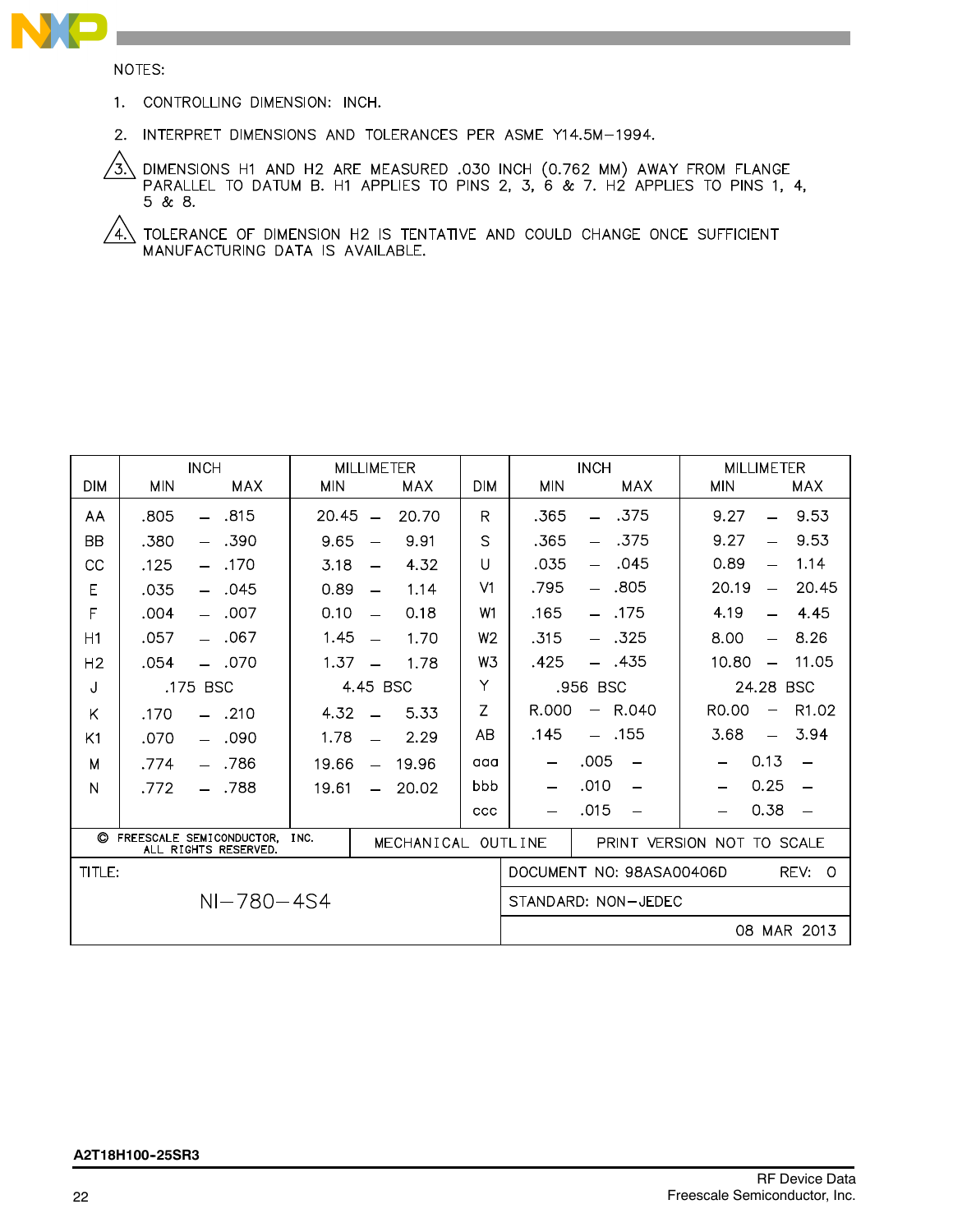

# **PRODUCT DOCUMENTATION, SOFTWARE AND TOOLS**

Refer to the following resources to aid your design process.

### **Application Notes**

AN1955: Thermal Measurement Methodology of RF Power Amplifiers

### **Engineering Bulletins**

EB212: Using Data Sheet Impedances for RF LDMOS Devices

### **Software**

- Electromigration MTTF Calculator
- RF High Power Model
- .s2p File

### **Development Tools**

• Printed Circuit Boards

For Software and Tools, do a Part Number search at http://www.freescale.com, and select the "Part Number" link. Go to Software & Tools on the part's Product Summary page to download the respective tool.

# **REVISION HISTORY**

The following table summarizes revisions to this document.

| <b>Revision</b> | Date      | <b>Description</b>                                             |
|-----------------|-----------|----------------------------------------------------------------|
|                 | Oct. 2014 | l Release of Data Sheet<br>Initial<br>$\overline{\phantom{a}}$ |